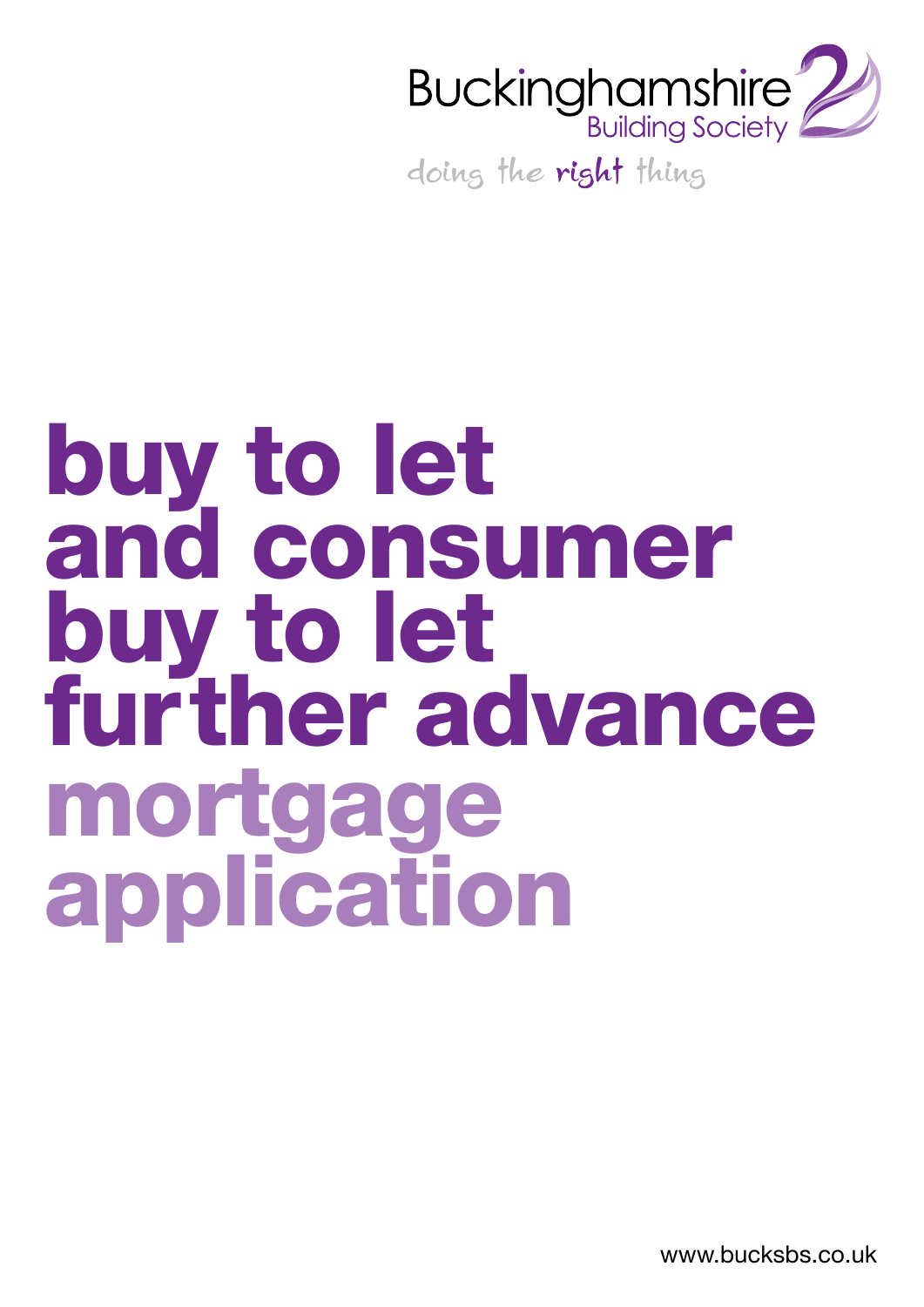# Application Check List

Please complete all white areas in BLOCK CAPITALS and tick where applicable.

| <b>INTERMEDIARY DETAILS (IF APPLICABLE)</b>                                                            |                                                                                                                                                                                |       |
|--------------------------------------------------------------------------------------------------------|--------------------------------------------------------------------------------------------------------------------------------------------------------------------------------|-------|
| 1. Packager name                                                                                       |                                                                                                                                                                                |       |
|                                                                                                        | FCA No.                                                                                                                                                                        |       |
| 2. Mortgage Club/Network Name                                                                          | FCA No.                                                                                                                                                                        |       |
| 3. Principal name                                                                                      | FCA No.                                                                                                                                                                        |       |
| 4. Introducing Advisor's Name                                                                          | FCA No.                                                                                                                                                                        |       |
| Are you: $(V)$                                                                                         | Appointed Representative<br>Directly Authorised                                                                                                                                |       |
| Company name<br>Address                                                                                |                                                                                                                                                                                |       |
|                                                                                                        | Telephone                                                                                                                                                                      |       |
|                                                                                                        | Mobile                                                                                                                                                                         |       |
|                                                                                                        | Fax                                                                                                                                                                            |       |
|                                                                                                        | Postcode<br>Email                                                                                                                                                              |       |
|                                                                                                        | Procuration fees will be paid to the first names party in the order of 1. 2. 3. 4. They should cascade as appropriate.<br>Please enter details in Fee Information on page ii). |       |
| <b>LOAN DETAILS</b>                                                                                    |                                                                                                                                                                                |       |
|                                                                                                        |                                                                                                                                                                                |       |
| Loan amount                                                                                            | Purpose of<br>£<br>Further                                                                                                                                                     |       |
| Purchase price / Valuation                                                                             | Advance<br>£                                                                                                                                                                   |       |
| Loan to value                                                                                          | £<br>$\%$<br>Repayment<br>or if split                                                                                                                                          |       |
| Term                                                                                                   | Interest only<br>£<br>Years                                                                                                                                                    |       |
| <b>PRODUCT DETAILS</b><br>Name of Product                                                              |                                                                                                                                                                                |       |
|                                                                                                        |                                                                                                                                                                                |       |
| Type                                                                                                   | Tracker<br><b>SVR</b><br><b>Discount</b>                                                                                                                                       | Fixed |
| End date/term of product                                                                               |                                                                                                                                                                                |       |
| Initial interest rate                                                                                  | $\%$                                                                                                                                                                           |       |
| <b>APPLICATION FEES</b><br>Valuation<br>(refundable if valuation has not completed)<br>Application Fee | Up front fees payable on application<br>$\pmb{\mathfrak{L}}$<br>£                                                                                                              |       |
| (Non-Refundable)                                                                                       |                                                                                                                                                                                |       |
| Other                                                                                                  | $\pmb{\mathfrak{L}}$                                                                                                                                                           |       |
|                                                                                                        | £                                                                                                                                                                              |       |
| <b>Total</b>                                                                                           |                                                                                                                                                                                |       |
|                                                                                                        | I enclose a cheque drawn by the introducer $(v)$                                                                                                                               |       |

**I** will ring the Society to pay the fees on the date the application is sent  $(V)$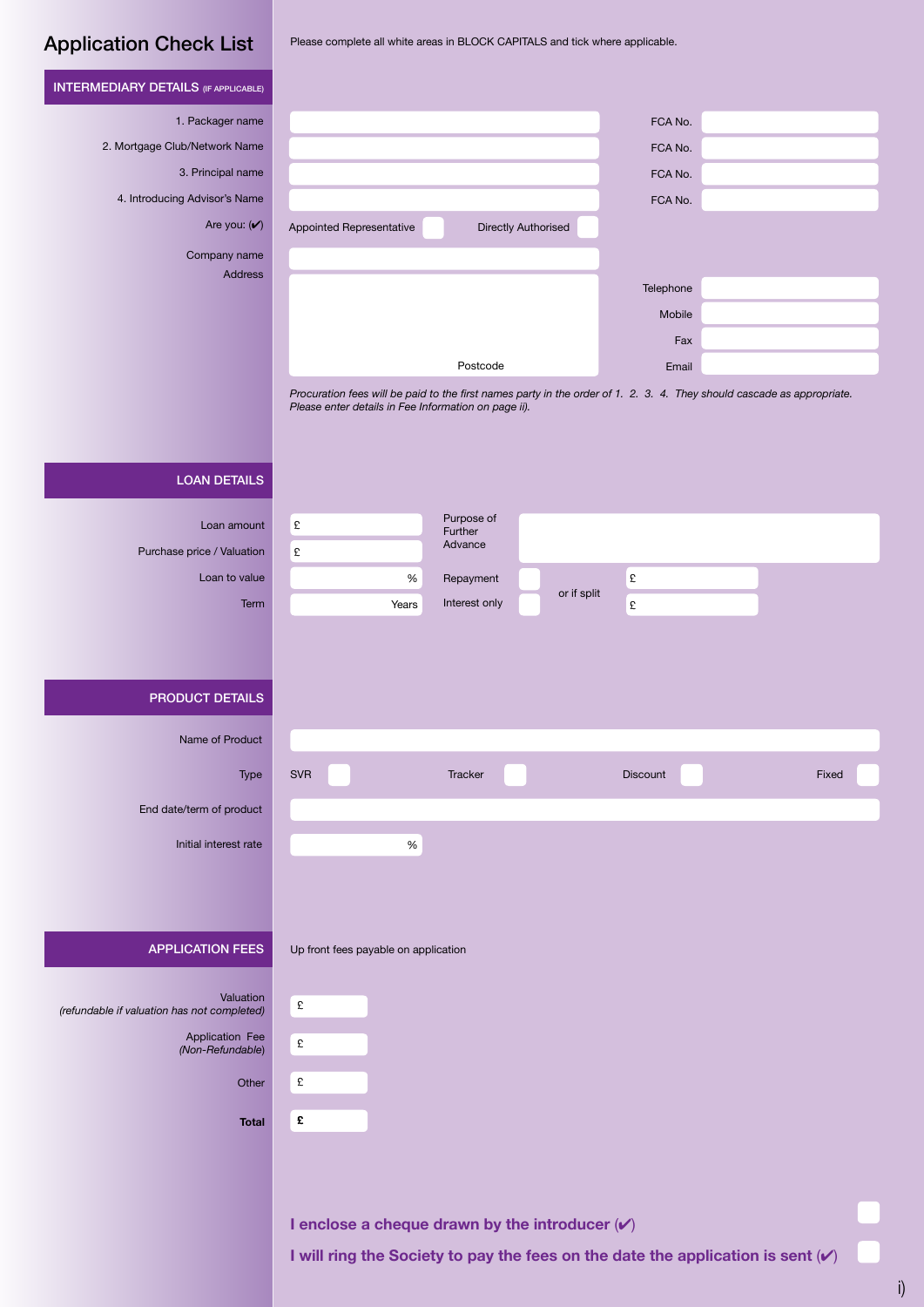# Intermediary Declaration

### **THE SOCIETYS BINDING OFFER WILL REFLECT THE FEE INFORMATION GIVEN BELOW.**

| FEE INFORMATION                                                                      | Please provide details of all parties who will be charging a fee. Give full details below. |     |                                  |                               |                      |                         |      |
|--------------------------------------------------------------------------------------|--------------------------------------------------------------------------------------------|-----|----------------------------------|-------------------------------|----------------------|-------------------------|------|
|                                                                                      | Fees payable<br>(as per KFI)                                                               |     | Added to loan<br>Yes $(\vee)$ No | Refundable<br>Yes $(\vee)$ No | App                  | Fee payable<br>$O$ ffer | Comp |
| Introducer fee                                                                       | $\pmb{\mathfrak{L}}$                                                                       | Yes | No                               | No<br>Yes                     |                      |                         |      |
|                                                                                      | $\pounds$                                                                                  | Yes | No                               | Yes<br>No                     |                      |                         |      |
|                                                                                      | £                                                                                          | Yes | <b>No</b>                        | No<br>Yes                     |                      |                         |      |
|                                                                                      | $\pounds$                                                                                  | Yes | No                               | No<br>Yes                     |                      |                         |      |
| Application fee                                                                      | $\mathbf f$                                                                                |     | No                               | No<br>Yes                     |                      |                         |      |
| Valuation fee                                                                        | $\pounds$                                                                                  |     | $\mathsf{No}$                    | Yes<br>No                     |                      |                         |      |
| Product Fee                                                                          | $\pounds$                                                                                  | Yes | <b>No</b>                        | Yes<br>$\mathsf{No}$          |                      |                         |      |
| Legal fees                                                                           | $\pounds$                                                                                  |     | $\mathsf{No}$                    | No<br>Yes                     |                      |                         |      |
| Funds release fee                                                                    |                                                                                            | Yes | No                               | No                            |                      |                         |      |
| Other fees                                                                           | $\pounds$                                                                                  | Yes | No                               | No<br>Yes                     |                      |                         |      |
| Total                                                                                | $\mathfrak k$                                                                              |     |                                  |                               |                      |                         |      |
| Procuration fees payable                                                             | Name                                                                                       |     |                                  |                               | $\pmb{\mathfrak{L}}$ |                         |      |
| Please provide details of all<br>other fee(s) payable                                |                                                                                            |     |                                  |                               |                      |                         |      |
|                                                                                      |                                                                                            |     |                                  |                               |                      |                         |      |
|                                                                                      |                                                                                            |     |                                  |                               |                      |                         |      |
|                                                                                      |                                                                                            |     |                                  |                               |                      |                         |      |
|                                                                                      |                                                                                            |     |                                  |                               |                      |                         |      |
|                                                                                      |                                                                                            |     |                                  |                               |                      |                         |      |
|                                                                                      |                                                                                            |     |                                  |                               |                      |                         |      |
|                                                                                      |                                                                                            |     |                                  |                               |                      |                         |      |
|                                                                                      |                                                                                            |     |                                  |                               |                      |                         |      |
|                                                                                      |                                                                                            |     |                                  |                               |                      |                         |      |
|                                                                                      |                                                                                            |     |                                  |                               |                      |                         |      |
|                                                                                      |                                                                                            |     |                                  |                               |                      |                         |      |
|                                                                                      |                                                                                            |     |                                  |                               |                      |                         |      |
|                                                                                      |                                                                                            |     |                                  |                               |                      |                         |      |
| <b>THIRD PARTY</b><br><b>INTRODUCER DETAILS</b>                                      |                                                                                            |     |                                  |                               |                      |                         |      |
|                                                                                      |                                                                                            |     |                                  |                               |                      |                         |      |
| Are you paying any third party for<br>introducing this client to you? $(\checkmark)$ | Yes                                                                                        | No  |                                  |                               |                      |                         |      |
|                                                                                      |                                                                                            |     |                                  |                               |                      |                         |      |
| If yes, name of individual/company                                                   |                                                                                            |     |                                  |                               |                      |                         |      |
|                                                                                      |                                                                                            |     |                                  |                               |                      |                         |      |
|                                                                                      |                                                                                            |     |                                  |                               |                      |                         |      |
|                                                                                      |                                                                                            |     |                                  |                               |                      |                         |      |
| Amount you are paying them from your<br>income earned on this case                   | £                                                                                          |     |                                  |                               |                      |                         |      |
|                                                                                      |                                                                                            |     |                                  |                               |                      |                         |      |
|                                                                                      |                                                                                            |     |                                  |                               |                      |                         |      |
|                                                                                      |                                                                                            |     |                                  |                               |                      |                         |      |
|                                                                                      |                                                                                            |     |                                  |                               |                      |                         |      |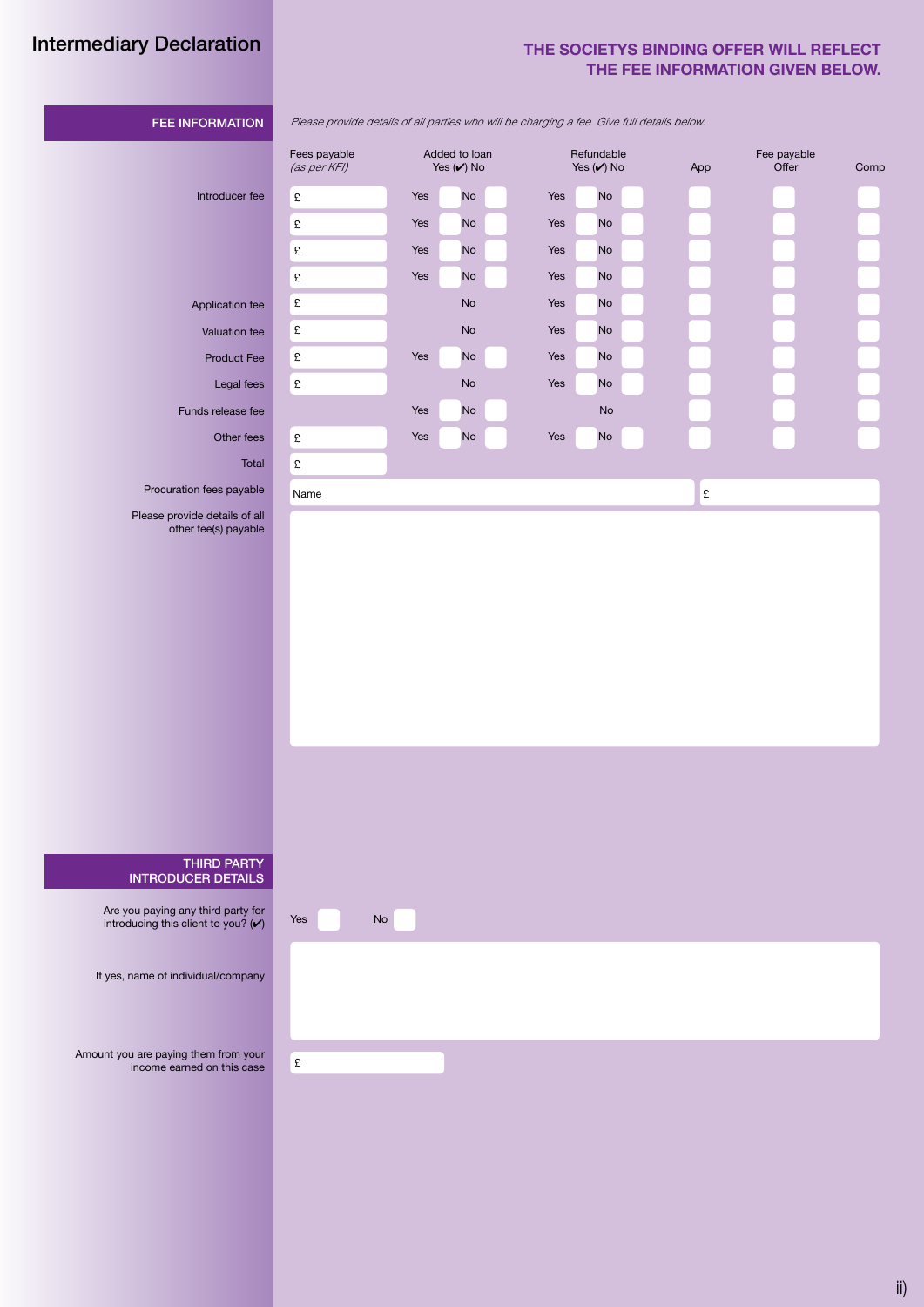I declare that this sale is  $(V)$ 

Advised Non Advised *(If non-advised, please enclose a statement of "High Net Worth" and declaration)*

Yes No

#### If advised I confirm that I recommended the product stated.

I declare that as The Customer Facing Broker all information given above is true and accurate and that I and the firm hold the appropriate permissions from the Financial Conduct Authority (FCA) for the regulated activities I have undertaken in relation to this application.

I have undertaken a detailed assessment of the applicant(s) income and expenditure, and I believe that the applicant(s) will be able to maintain the mortgage payments, including the increased payments after any benefit has expired. I confirm that I have supplied a KFI Plus and have provided an Adequate Explanation to the applicant(s) for the mortgage product applied for in this application which I believe to be accurate. If the mortgage term extends into retirement, I confirm that the customer(s) has arrangements in place to enable them to maintain their mortgage repayments in retirement. If the mortgage is to be repaid on an interest only basis I confirm that I have discussed repayment methods with the applicant(s) and they are aware it is their responsibility to ensure they have made arrangements to repay the loan at the end of the term.

I confirm that I am complying with GDPR from 25th May 2018.

Declaration for Applications where a property is to be Let:

#### **Buy to Let**

I confirm that the applicant(s) has / have advised that they are applying for this Buy to Let for Business purposes for long term income and asset growth generation. Yes

#### **Consumer Buy to Let**

I confirm that the applicant(s) has/have advised that they are applying for this Consumer Buy to Let load due to the circumstances of becoming an 'Accidental Landlord' as the property is their former home or has been inherited.

They confirm that:

- They have no other Buy to Let properties
- Letting is not for Business income purposes but to maintain the payments required under the re-mortgage
- The property has been / will be occupied by an immediate family member (Partner, Parent, Brother, Sister, Child, Grandparent or Grandchild)

Please state which type of relative has / will be occupying the property:

**We confirm we hold the necessary FCA regulatory permissions to offer CBTL loans**

| Signed: |  |  |
|---------|--|--|
|         |  |  |

Are you or your firm selling any compulsory insurance products to your client(s)?  $(v)$ If yes, provide details

| Yes               | <b>No</b>                 |
|-------------------|---------------------------|
|                   |                           |
| Y                 | Signed by<br>Intermediary |
| <b>Print Name</b> |                           |
|                   | Name of Firm              |
| Position          |                           |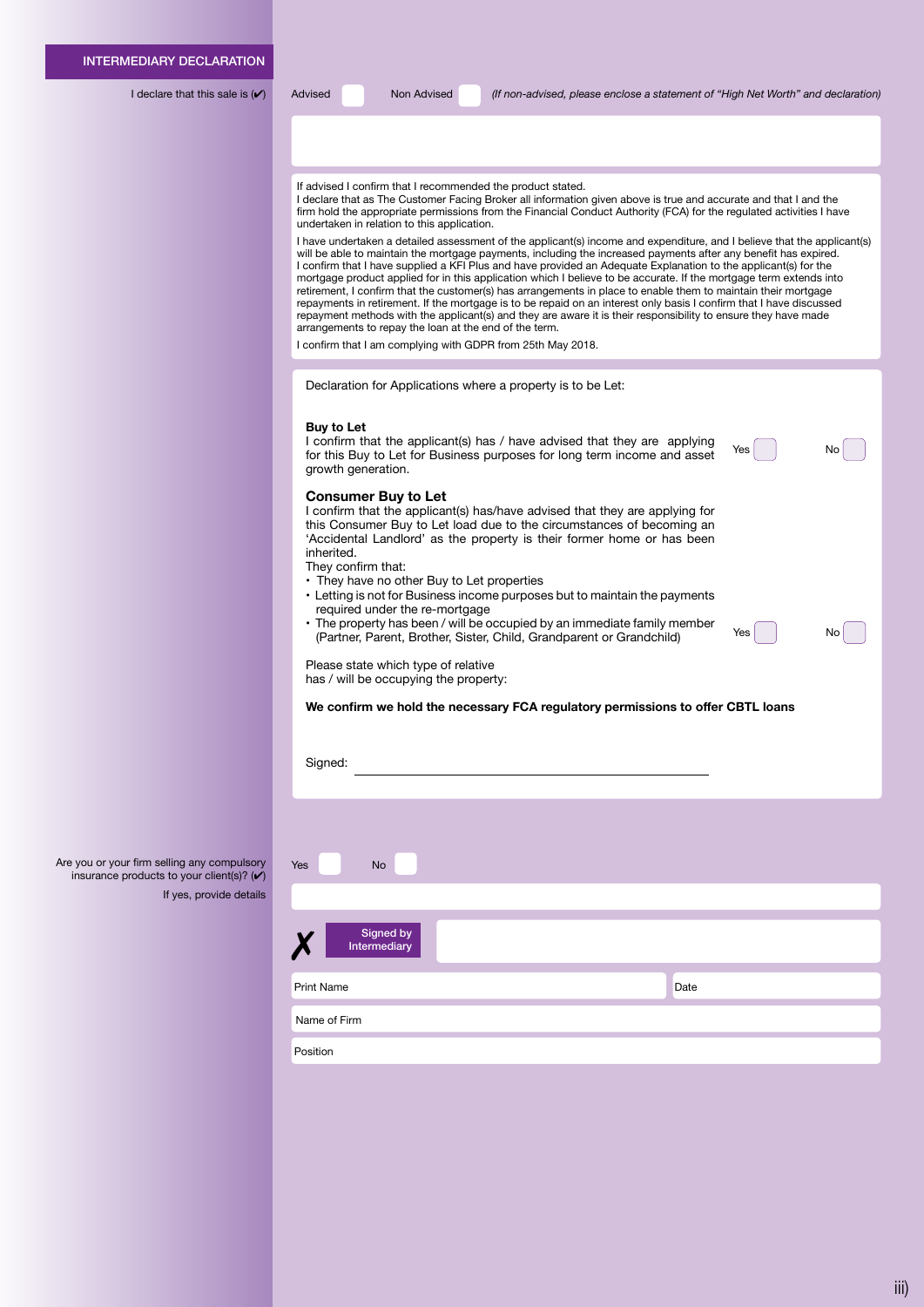#### BUY TO LET AND CONSUMER BUY TO LET FURTHER ADVANCE ELIGIBILITY QUESTIONS

|    | <b>1.</b> Are you age 21 or over?                                                                                                                                                     | Yes | No |
|----|---------------------------------------------------------------------------------------------------------------------------------------------------------------------------------------|-----|----|
|    | <b>2.</b> Is your annual earned income £25,000 or higher?                                                                                                                             | Yes | No |
| 3. | Is the property being purchased for a purpose other than<br>that of renting it out, where the property is already owned, was<br>it purchased for a purpose other than renting it out? | Yes | No |
|    | 4. Was the property inherited by you?                                                                                                                                                 | Yes | No |
|    | 5. Is this property going to be occupied by your partner or<br>close family after completion of this mortgage?                                                                        | Yes |    |
|    | If 'Yes' please state who and their relationship to you                                                                                                                               |     |    |
|    |                                                                                                                                                                                       |     |    |
|    | 6. Have you, your partner or any of your family ever lived in<br>the property to be mortgaged to the Society?                                                                         | Yes | No |
|    | If 'Yes' please state who and their relationship to you                                                                                                                               |     |    |
|    |                                                                                                                                                                                       |     |    |
|    | 7. Including this proposed advance on your Buy To Let property is your<br>overall Buy To Let portfolio less than 4 properties?                                                        | Yes | No |
| 8. | Will any foreign asset or foreign currency income or investments be<br>used to service the monthly mortgage payments or as a vehicle to<br>repay the mortgage capital?                | Yes | No |
|    | If 'yes' please give details                                                                                                                                                          |     |    |
|    |                                                                                                                                                                                       |     |    |
|    |                                                                                                                                                                                       |     |    |

If you answer 'No' to any of the above questions, please contact the Society BEFORE completing the application form.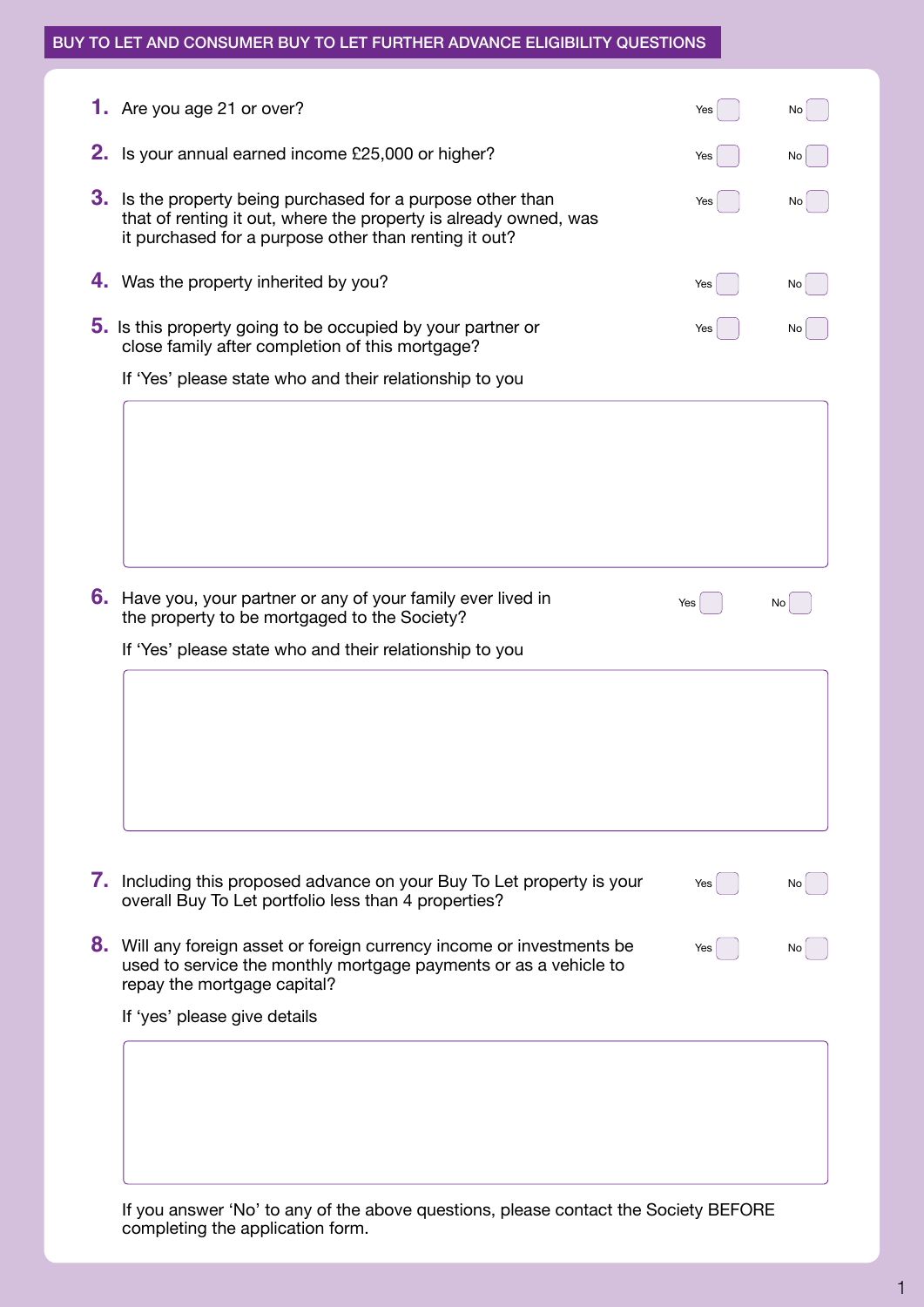## Mortgage Application

Please complete all white areas in BLOCK CAPITALS and tick where applicable. If more than two applicants, please complete a further form.

| <b>PERSONAL DETAILS</b>                                                                                                                                                | FIRST APPLICANT (with highest income)               | <b>SECOND APPLICANT</b>                             |
|------------------------------------------------------------------------------------------------------------------------------------------------------------------------|-----------------------------------------------------|-----------------------------------------------------|
| A1 Title (Mr/Mrs/Miss/Ms/Other)                                                                                                                                        | First names                                         | <b>First names</b>                                  |
| A2 Surname                                                                                                                                                             |                                                     |                                                     |
| A3 Date of birth                                                                                                                                                       | (Day/Month/Year)                                    | (Day/Month/Year)                                    |
| A4 Nationality                                                                                                                                                         |                                                     |                                                     |
| A5 Marital status $(V)$                                                                                                                                                | Married/Civil<br>Single<br>Separated                | Married/Civil<br>Single<br>Separated                |
|                                                                                                                                                                        | Partnership<br>Divorced/ Dissolved Civil<br>Widowed | Partnership<br>Divorced/ Dissolved Civil<br>Widowed |
| A6 State relationship between applicants                                                                                                                               | Partnership                                         | Partnership                                         |
| A7 Do you have any dependents? $(v)$                                                                                                                                   | <b>No</b><br>Yes<br>How many?                       | <b>No</b><br>Yes<br>How many?                       |
| (If yes, complete names and dates of birth in<br>section N)                                                                                                            |                                                     |                                                     |
| A8 Current address                                                                                                                                                     |                                                     |                                                     |
| (if you have a different correspondence<br>address please complete in section N)                                                                                       |                                                     |                                                     |
|                                                                                                                                                                        | Postcode                                            | Postcode                                            |
| A9 Have you lived at this address more than 3                                                                                                                          |                                                     |                                                     |
| years? $(V)$                                                                                                                                                           | Yes<br><b>No</b>                                    | Yes<br><b>No</b>                                    |
| A10 If 'No' to above please state all previous<br>address(es) for this period.<br>Please use 'Additional Information' section at the<br>end of this form if necessary. |                                                     |                                                     |
|                                                                                                                                                                        | Postcode                                            | Postcode                                            |
| A11 Home telephone number                                                                                                                                              | Code                                                |                                                     |
|                                                                                                                                                                        |                                                     | Code                                                |
| A12 Work telephone number<br>A13 Mobile telephone number                                                                                                               | Code                                                | Code                                                |
|                                                                                                                                                                        | Code                                                | Code                                                |
| A14 Email address (please use block capitals)                                                                                                                          |                                                     |                                                     |
| A15 Existing mortgage account number                                                                                                                                   |                                                     |                                                     |
| A16 What is the outstanding mortgage<br>amount on this property                                                                                                        | $\pmb{\mathfrak{L}}$                                | £                                                   |
| A17 Current account details<br>How long have you held this account                                                                                                     | Years<br>Months                                     | Years<br>Months                                     |
| A18 Sort code                                                                                                                                                          |                                                     |                                                     |
| A19 Account number                                                                                                                                                     |                                                     |                                                     |
| A20 Credit card details                                                                                                                                                |                                                     |                                                     |
| (please give details in Section I)                                                                                                                                     | Master<br>Visa<br>Other<br>Amex                     | Master<br>Visa<br>Other<br>Amex                     |
| Β<br><b>EMPLOYMENT DETAILS</b>                                                                                                                                         | <b>FIRST APPLICANT</b>                              | <b>SECOND APPLICANT</b>                             |
| B1 Are you a professional landlord $(V)$                                                                                                                               | <b>No</b><br>Yes                                    | No<br>Yes                                           |
| B <sub>2</sub> Income                                                                                                                                                  | Employed (Complete section C)                       | Employed (Complete section C)                       |
|                                                                                                                                                                        |                                                     |                                                     |
|                                                                                                                                                                        | Self Employed (Complete section D)                  | Self Employed (Complete section D)                  |
|                                                                                                                                                                        | Retired (Complete section E)                        | Retired (Complete section E)                        |
|                                                                                                                                                                        | Other (Complete section N)                          | Other (Complete section N)                          |
| FOR EMPLOYEES ONLY                                                                                                                                                     | Job title/<br>position held                         | Job title/<br>position held                         |
| C1 Payroll number                                                                                                                                                      |                                                     |                                                     |
| C2 Employer's name<br>(Nature of business)                                                                                                                             |                                                     |                                                     |
| C3 Employer's full address                                                                                                                                             |                                                     |                                                     |
|                                                                                                                                                                        |                                                     | Postcode                                            |
|                                                                                                                                                                        | Postcode                                            |                                                     |
| C4 Employer's telephone number                                                                                                                                         | Code                                                | Code                                                |

SECTION C PROPERTY DETAILS CONTINUED OVERLEAF…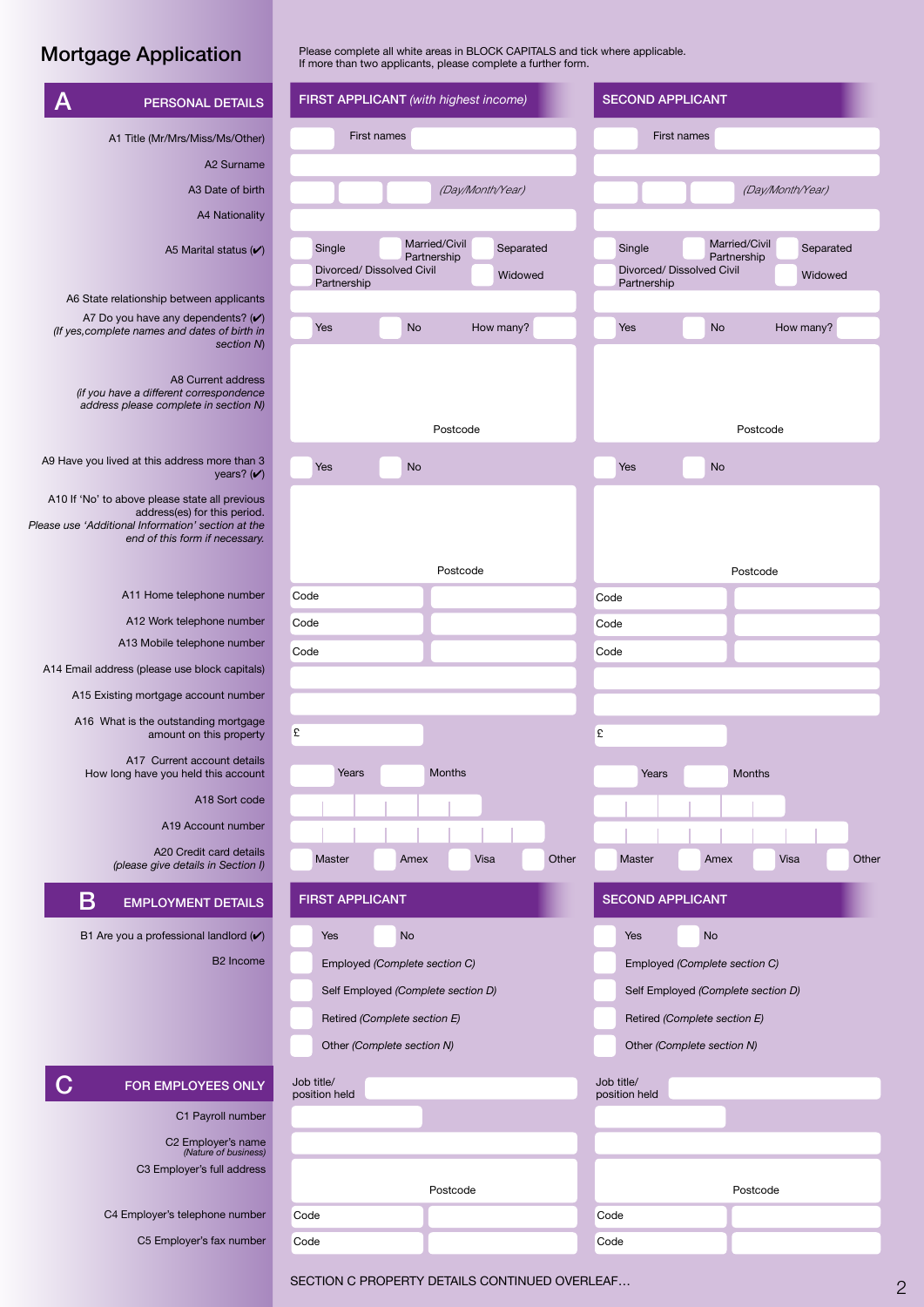#### FOR EMPLOYEES ONLY (CONT)

C6 Employer's email address

C7 Person to contact for reference

C8 Is the position permanent?  $(V)$ 

C9 Length of service

C10 Are You Under Notice of Redundancy or Job Termination? (v)

*If 'Yes' please give details*

C11 Basic annual gross salary/wage

C12 Regular annual gross bonus/commission

C13 Regular annual gross overtime

C14 Commission

C15 Other

*Please state source*

C16 Do you pay into a pension  $(V)$ 

C17 At what age do you plan to retire

C18 Rental income from an unencumbered property

#### D FOR SELF-EMPLOYED

D1 Name of business

D2 State whether  $(\vee)$ 

D3 How long trading

D4 Trading name if different from above

D6 Company registration number, state NONE if none

D7 Business address

D8 Business telephone number

D9 Business email

D10 Your position in business

D11 If director or (part) owner please indicate shares D12 On what basis do you trade  $(v)$ 

D13 How long have you been trading

D14 If less than three years trading, please give details of previouys employment

D15 VAT registration number

D16 Company registration number

D17 Name of accountant D18 Accountant's full practice name

and address

D19 Accountant's qualification

D20 Telephone number

D21 Fax number

D22 Accountant's email address

|   |                                                                         |  |          |               |                                                                                                                   |      |   | <b>SECOND APPLICANT</b> |       |           |          |                                                            |    |
|---|-------------------------------------------------------------------------|--|----------|---------------|-------------------------------------------------------------------------------------------------------------------|------|---|-------------------------|-------|-----------|----------|------------------------------------------------------------|----|
|   |                                                                         |  |          |               |                                                                                                                   |      |   |                         |       |           |          |                                                            |    |
|   |                                                                         |  |          |               |                                                                                                                   |      |   |                         |       |           |          |                                                            |    |
|   | <b>FIRST APPLICANT</b><br>Yes<br><b>No</b><br>Years<br>Yes<br><b>No</b> |  |          |               | If no, please give details in Section N.<br>eg. contract worker, length of contract,<br>has it been renewed? etc. |      |   | Yes                     |       | <b>No</b> |          | If no, please given<br>eg. contract wo<br>has it been rend |    |
|   |                                                                         |  |          | <b>Months</b> |                                                                                                                   |      |   |                         | Years |           |          | <b>Months</b>                                              |    |
|   |                                                                         |  |          |               |                                                                                                                   |      |   | Yes                     |       | <b>No</b> |          |                                                            |    |
|   |                                                                         |  |          |               |                                                                                                                   |      |   |                         |       |           |          |                                                            |    |
| £ |                                                                         |  |          | pa            |                                                                                                                   |      | £ |                         |       |           |          |                                                            | pa |
| £ |                                                                         |  |          | pa            |                                                                                                                   |      | £ |                         |       |           |          |                                                            | pa |
| £ |                                                                         |  |          | pa            |                                                                                                                   |      | £ |                         |       |           |          |                                                            | pa |
| £ |                                                                         |  |          | pa            |                                                                                                                   |      | £ |                         |       |           |          |                                                            | pa |
| £ |                                                                         |  |          | pa            |                                                                                                                   |      | £ |                         |       |           |          |                                                            | pa |
|   |                                                                         |  |          |               |                                                                                                                   |      |   |                         |       |           |          |                                                            |    |
|   | Company                                                                 |  | Personal |               | <b>Both</b>                                                                                                       | None |   | Company                 |       |           | Personal |                                                            |    |
|   |                                                                         |  |          |               |                                                                                                                   |      |   |                         |       |           |          |                                                            |    |
| £ |                                                                         |  |          | pa            |                                                                                                                   |      | £ |                         |       |           |          |                                                            | pa |

|      | Limited     |             | Sole Trader     | Partnership |      | Limited     | Sole Trader                  |
|------|-------------|-------------|-----------------|-------------|------|-------------|------------------------------|
|      | Years       |             | <b>Months</b>   |             |      | Years       | Months                       |
|      |             |             |                 |             |      |             |                              |
|      |             |             |                 |             |      |             |                              |
|      |             |             |                 |             |      |             |                              |
|      |             |             | Postcode        |             |      |             | Postcoo                      |
| Code |             |             |                 |             | Code |             |                              |
|      |             |             |                 |             |      |             |                              |
|      |             |             |                 |             |      |             |                              |
|      | %           | established | Date business   |             |      | %           | Date business<br>established |
|      | Sole Trader |             | Limited Company |             |      | Sole Trader | Limited C                    |
|      | Partnership |             | % Shareholder   |             |      | Partnership | % Share                      |
|      | Years       |             | <b>Months</b>   |             |      | Years       | M                            |
|      |             |             |                 |             |      |             |                              |
|      |             |             |                 |             |      |             |                              |



| Postcode |      |
|----------|------|
|          |      |
| Code     | Code |
| Code     | Code |
|          |      |

| Yes     | <b>No</b> |          |               | If no, please give details in Section N.<br>eg. contract worker, length of contract,<br>has it been renewed? etc. |      |   | Yes     |       | <b>No</b> |          |               |    | If no, please give details in Section N.<br>eg. contract worker, length of contract,<br>has it been renewed? etc. |      |
|---------|-----------|----------|---------------|-------------------------------------------------------------------------------------------------------------------|------|---|---------|-------|-----------|----------|---------------|----|-------------------------------------------------------------------------------------------------------------------|------|
| Years   |           |          | <b>Months</b> |                                                                                                                   |      |   |         | Years |           |          | <b>Months</b> |    |                                                                                                                   |      |
| Yes     | <b>No</b> |          |               |                                                                                                                   |      |   | Yes     |       | <b>No</b> |          |               |    |                                                                                                                   |      |
|         |           |          |               |                                                                                                                   |      |   |         |       |           |          |               |    |                                                                                                                   |      |
|         |           |          | pa            |                                                                                                                   |      | £ |         |       |           |          |               | pa |                                                                                                                   |      |
|         |           |          | pa            |                                                                                                                   |      | £ |         |       |           |          |               | pa |                                                                                                                   |      |
|         |           |          | pa            |                                                                                                                   |      | £ |         |       |           |          |               | pa |                                                                                                                   |      |
|         |           |          | pa            |                                                                                                                   |      | £ |         |       |           |          |               | pa |                                                                                                                   |      |
|         |           |          | pa            |                                                                                                                   |      | £ |         |       |           |          |               | pa |                                                                                                                   |      |
|         |           |          |               |                                                                                                                   |      |   |         |       |           |          |               |    |                                                                                                                   |      |
| Company |           | Personal |               | <b>Both</b>                                                                                                       | None |   | Company |       |           | Personal |               |    | <b>Both</b>                                                                                                       | None |
|         |           |          |               |                                                                                                                   |      |   |         |       |           |          |               |    |                                                                                                                   |      |
|         |           |          | pa            |                                                                                                                   |      | £ |         |       |           |          |               | pa |                                                                                                                   |      |
|         |           |          |               |                                                                                                                   |      |   |         |       |           |          |               |    |                                                                                                                   |      |

#### **FIRST APPLICANT SECOND APPLICANT**

| Limited     | Sole Trader                    | Partnership | Limited     |       | Sole Trader   |                 |  | Partnership |
|-------------|--------------------------------|-------------|-------------|-------|---------------|-----------------|--|-------------|
| Years       | <b>Months</b>                  |             | Years       |       |               | <b>Months</b>   |  |             |
|             |                                |             |             |       |               |                 |  |             |
|             |                                |             |             |       |               |                 |  |             |
|             |                                |             |             |       |               |                 |  |             |
|             |                                |             |             |       |               |                 |  |             |
|             | Postcode                       |             |             |       |               | Postcode        |  |             |
|             |                                |             | Code        |       |               |                 |  |             |
|             |                                |             |             |       |               |                 |  |             |
|             |                                |             |             |       |               |                 |  |             |
| $\%$        | Date business                  |             |             | $\%$  | Date business |                 |  |             |
| Sole Trader | established<br>Limited Company |             | Sole Trader |       | established   | Limited Company |  |             |
|             |                                |             |             |       |               |                 |  |             |
| Partnership | % Shareholder                  |             | Partnership |       |               | % Shareholder   |  |             |
| Years       | Months                         |             |             | Years |               | Months          |  |             |
|             |                                |             |             |       |               |                 |  |             |
|             |                                |             |             |       |               |                 |  |             |
|             |                                |             |             |       |               |                 |  |             |
|             |                                |             |             |       |               |                 |  |             |
|             |                                |             |             |       |               |                 |  |             |
|             |                                |             |             |       |               |                 |  |             |
|             |                                |             |             |       |               |                 |  |             |
|             | Postcode                       |             |             |       |               | Postcode        |  |             |
|             |                                |             |             |       |               |                 |  |             |
|             |                                |             | Code        |       |               |                 |  |             |
|             |                                |             |             |       |               |                 |  |             |
|             |                                |             | Code        |       |               |                 |  |             |

SECTION D PROPERTY DETAILS CONTINUED OVERLEAF…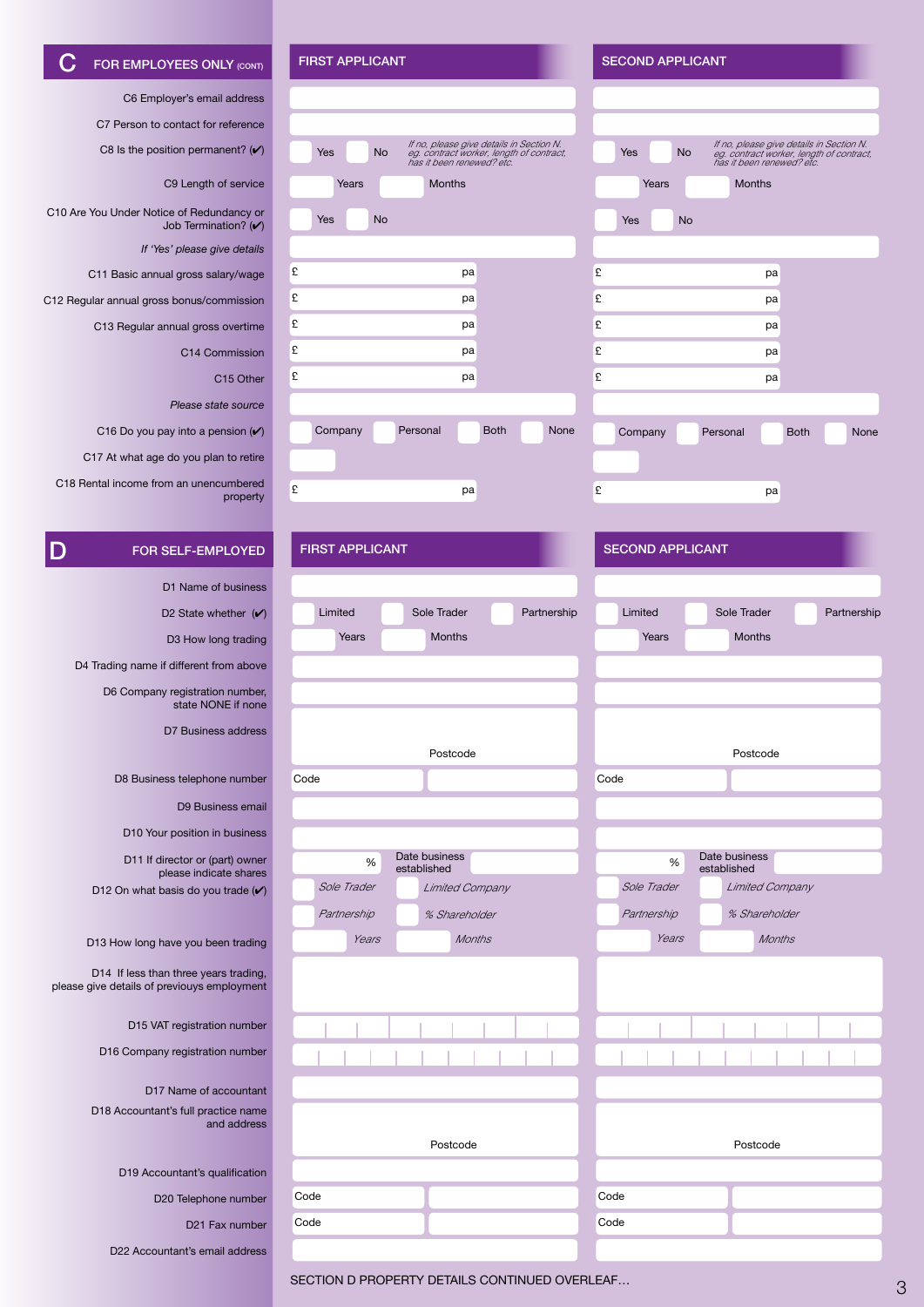| FOR SELF-EMPLOYED (CONT)                                                                                        |                | <b>FIRST APPLICANT</b> |                                 |                                                         | <b>SECOND APPLICANT</b> |           |                                 |                                                                |  |  |  |
|-----------------------------------------------------------------------------------------------------------------|----------------|------------------------|---------------------------------|---------------------------------------------------------|-------------------------|-----------|---------------------------------|----------------------------------------------------------------|--|--|--|
| D23 How long has your accountant<br>acted for you?                                                              |                | Years                  | <b>Months</b>                   |                                                         |                         |           |                                 |                                                                |  |  |  |
| D24 Do you have 3 years accounts available? (v)                                                                 | Yes            | <b>No</b>              |                                 |                                                         | Yes                     | <b>No</b> |                                 |                                                                |  |  |  |
| D25 Are your tax affairs up to date with no<br>overdue liabilities in relation<br>to all your activities? $(V)$ | Yes            | <b>No</b>              |                                 |                                                         | Yes                     | <b>No</b> |                                 |                                                                |  |  |  |
| D26 Your income for last three trading years                                                                    | Mth/Year       |                        | £                               |                                                         | Mth/Year                |           | £                               |                                                                |  |  |  |
|                                                                                                                 | Mth/Year       |                        | £                               |                                                         | Mth/Year                |           | £                               |                                                                |  |  |  |
|                                                                                                                 | Mth/Year       |                        | £                               |                                                         | Mth/Year                |           | £                               |                                                                |  |  |  |
|                                                                                                                 | Amount         | E                      | per                             |                                                         | Amount                  | £         | per                             |                                                                |  |  |  |
| D27 Other gross income<br>(eg pension, investments,                                                             | Source         |                        |                                 |                                                         | Source                  |           |                                 |                                                                |  |  |  |
| maintenance, rent, dividends etc)                                                                               | Amount         | E                      | per                             |                                                         | Amount                  | £         | per                             |                                                                |  |  |  |
|                                                                                                                 | Source         |                        |                                 |                                                         | Source                  |           |                                 |                                                                |  |  |  |
|                                                                                                                 | Amount         | £                      | per                             |                                                         | Amount                  | £         | per                             |                                                                |  |  |  |
|                                                                                                                 | Source         |                        |                                 |                                                         | Source                  |           |                                 |                                                                |  |  |  |
|                                                                                                                 |                |                        |                                 |                                                         |                         |           |                                 |                                                                |  |  |  |
|                                                                                                                 |                |                        |                                 |                                                         |                         |           |                                 |                                                                |  |  |  |
|                                                                                                                 |                |                        |                                 |                                                         |                         |           |                                 |                                                                |  |  |  |
| Ε<br><b>RETIREMENT INCOME</b>                                                                                   |                |                        | Gross<br>Annual<br>Pension<br>£ | P60<br>or pension letter<br>attached<br>Yes $(\vee)$ No |                         |           | Gross<br>Annual<br>Pension<br>£ | <b>P60</b><br>or pension letter<br>attached<br>Yes $(\vee)$ No |  |  |  |
| E1 Provider including state                                                                                     | $\overline{1}$ |                        |                                 |                                                         | $\mathbf{1}$            |           |                                 |                                                                |  |  |  |

**F** DETAILS OF OTHER PROPERTY OWNED

> Please complete this section if you already, or are about to own properties, other than the Security address, i.e. buy to lets/holiday homes/residential properties. If necessary please provide further details in Section N

| Property address | <b>Estimated value</b><br>(E) | Current loan<br>Outstanding (£) | Lender's name | Monthly mortgage<br>payment (£) | Monthly rental<br>income (£) | $\frac{\sqrt{2}}{\frac{1}{2}}$ if to be<br>repaid at<br>completion |
|------------------|-------------------------------|---------------------------------|---------------|---------------------------------|------------------------------|--------------------------------------------------------------------|
|                  |                               |                                 |               |                                 |                              |                                                                    |
| $\overline{c}$   |                               |                                 |               |                                 |                              |                                                                    |
| 3                |                               |                                 |               |                                 |                              |                                                                    |
| $\overline{4}$   |                               |                                 |               |                                 |                              |                                                                    |
| 5                |                               |                                 |               |                                 |                              |                                                                    |
| 6                |                               |                                 |               |                                 |                              |                                                                    |
| $\overline{7}$   |                               |                                 |               |                                 |                              |                                                                    |
| 8                |                               |                                 |               |                                 |                              |                                                                    |
| 9                |                               |                                 |               |                                 |                              |                                                                    |
| 10               |                               |                                 |               |                                 |                              |                                                                    |
| 11               |                               |                                 |               |                                 |                              |                                                                    |
| 12               |                               |                                 |               |                                 |                              |                                                                    |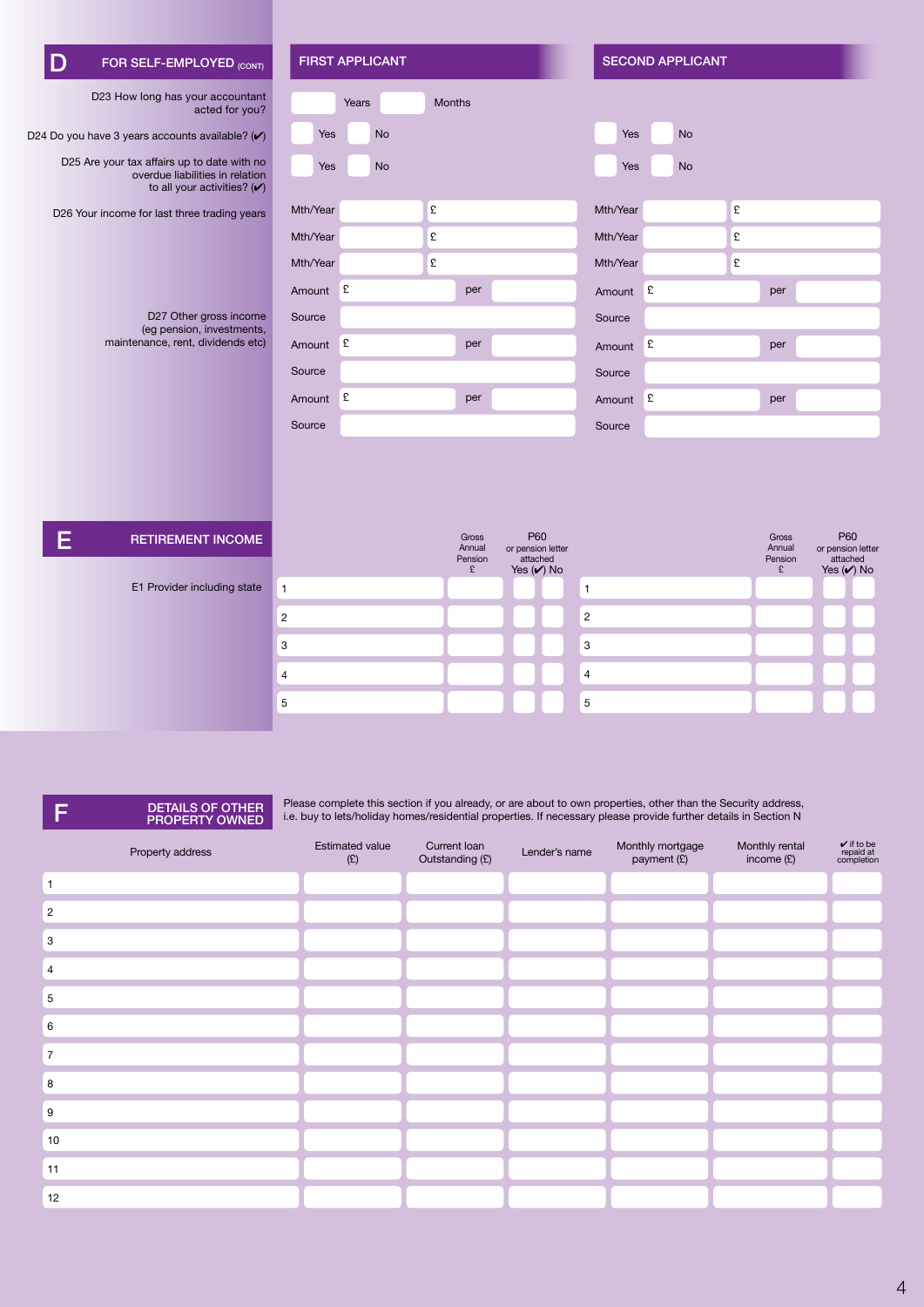- G1 Amount and repayment period
- G2 Reason additional borrowing required

*Please give full breakdown of exactly how the funds requested will be used and estimates if available*  $\mathbf{F}$  Repayment period  $\mathbb{Y} \restriction \mathbb{Y} \restriction \mathbb{M} \restriction \mathbb{M}$ 

# **H** PRESENT CURRENT ACCOUNT DETAILS

H1 Bank/Building Society name

H2 Full address

H3 Sort code / Account number

H4 Time with bank

H5 Credit card details *(please give amounts owed in Section I)*

|        |               | Postcode    |       |        |      | Postcode      |       |
|--------|---------------|-------------|-------|--------|------|---------------|-------|
|        |               |             |       |        |      |               |       |
| Years  | <b>Months</b> |             |       | Years  |      | <b>Months</b> |       |
| Master | Amex          | <b>VISA</b> | Other | Master | Amex | <b>VISA</b>   | Other |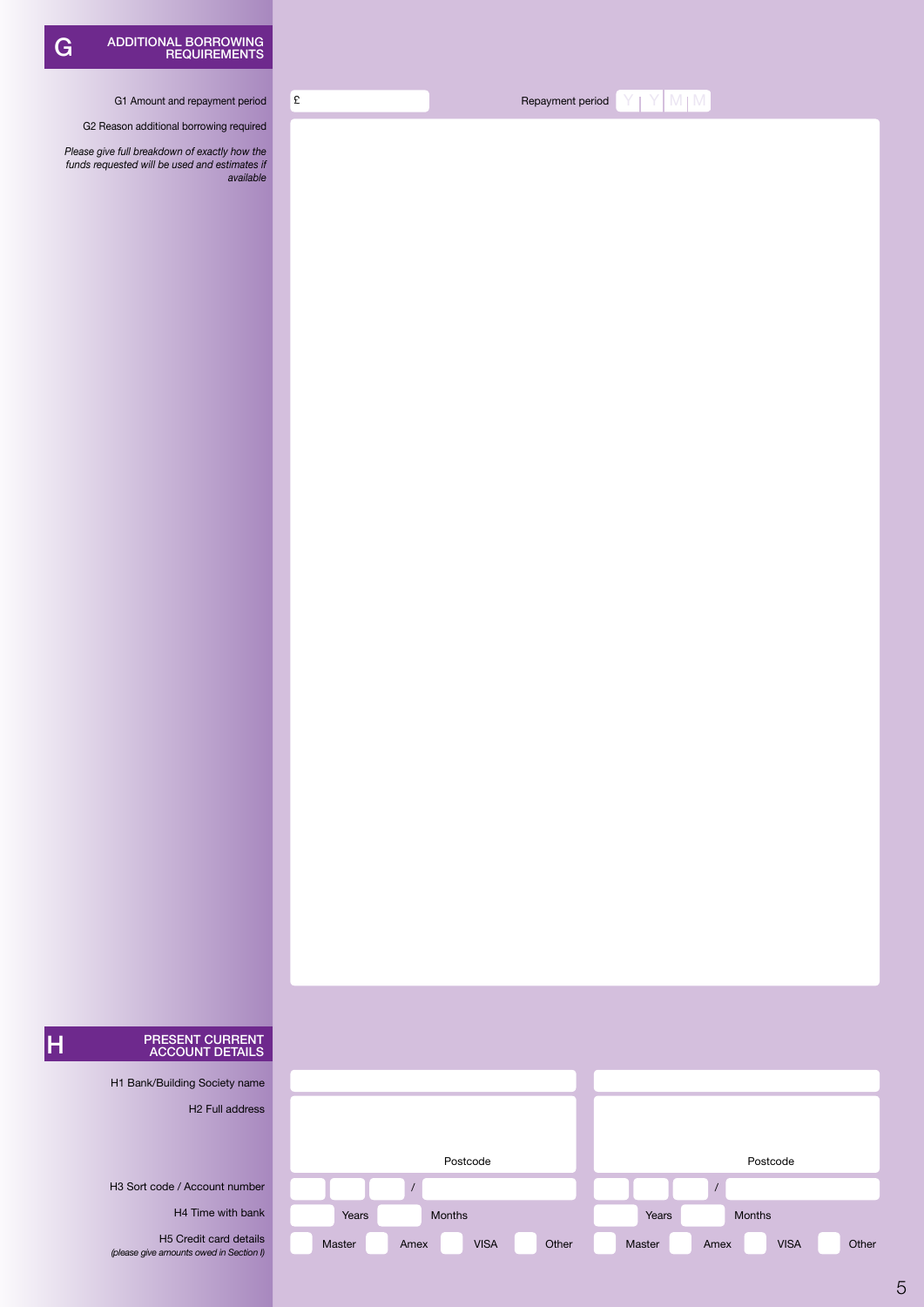**OUTGOINGS** Please list any commitments you currently have and provide details of any additional committed outgoings in Section N.

| Type of commitment<br>(eg. credit card, mail order, bank<br>loan, secured loan, hire purchase,<br>student loan, maintenance, CSA,<br>or childcare payments) |     | *Whose<br>name is the<br>commitment<br>in? | End<br>date of<br>loan | Name of lender /<br>company | Monthly<br>repayment | Balance<br>outstanding | $**$ if to<br>be repaid at<br>completion | Account number | $\mathbf{v}$ if<br>secured |
|-------------------------------------------------------------------------------------------------------------------------------------------------------------|-----|--------------------------------------------|------------------------|-----------------------------|----------------------|------------------------|------------------------------------------|----------------|----------------------------|
|                                                                                                                                                             | 1st | 2nd                                        |                        |                             | £                    | £                      |                                          |                |                            |
|                                                                                                                                                             | 1st | 2nd                                        |                        |                             | £                    | £                      |                                          |                |                            |
|                                                                                                                                                             | 1st | 2nd                                        |                        |                             | £                    | £                      |                                          |                |                            |
|                                                                                                                                                             | 1st | 2nd                                        |                        |                             | £                    | £                      |                                          |                |                            |
|                                                                                                                                                             | 1st | 2nd                                        |                        |                             | £                    | £                      |                                          |                |                            |
|                                                                                                                                                             | 1st | 2nd                                        |                        |                             | £                    | £                      |                                          |                |                            |
|                                                                                                                                                             | 1st | 2nd                                        |                        |                             | £                    | £                      |                                          |                |                            |
|                                                                                                                                                             | 1st | 2nd                                        |                        |                             | £                    | £                      |                                          |                |                            |

*\* If in joint names please circle 1st and 2nd. \*\* If commitments are only being partially repaid at completion, state how much is being repaid*

| <b>FIRST APPLICANT</b>                                    | <b>SECOND APPLICANT</b>                                   |
|-----------------------------------------------------------|-----------------------------------------------------------|
| Voluntary £                                               | Voluntary £                                               |
| Yes                                                       | <b>No</b>                                                 |
| <b>No</b>                                                 | <b>Yes</b>                                                |
| Court<br>Child Support<br>£<br>£<br>Act payments<br>order | Court<br>Child Support<br>Act payments<br>£<br>E<br>order |
| <b>Yes</b>                                                | Yes                                                       |
| <b>No</b>                                                 | <b>No</b>                                                 |
|                                                           |                                                           |
| <b>Yes</b>                                                | Yes                                                       |
| <b>No</b>                                                 | <b>No</b>                                                 |

FIRST

SECOND

I1 Do you make any maintenance/child support payments?

I2 Are you responsible by law for any of the above payments?

I3 When will these payments end?

I4 Do you have any other liabilities? (if 'Yes', please give details in section N)

#### J PAYMENT/CREDIT HISTORY

| u              | PATMENT/UREDIT FISTURT                                                                                                                                    | <b>APPLICANT</b> |           | <b>APPLICANT</b> |           |
|----------------|-----------------------------------------------------------------------------------------------------------------------------------------------------------|------------------|-----------|------------------|-----------|
| J1             | Have you ever been refused a mortgage on the property to be mortgaged, or on any other property?                                                          | <b>Yes</b>       | <b>No</b> | <b>Yes</b>       | <b>No</b> |
| J2             | Have you ever been convicted of or charged with fraud?                                                                                                    | <b>Yes</b>       | <b>No</b> | Yes              | <b>No</b> |
| J <sub>3</sub> | Have you got any unspent convictions?                                                                                                                     | Yes              | <b>No</b> | Yes              | No        |
| J <sub>4</sub> | Have you ever had a judgement for debt recorded against you (County Court Judgement)?<br>Or if self employed/controlling director, against your company?  | <b>Yes</b>       | <b>No</b> | Yes              | No        |
| J <sub>5</sub> | Have you ever been party to insolvency proceedings, bankruptcy or made a formal agreement with your creditors (IVA)?                                      | <b>Yes</b>       | <b>No</b> | <b>Yes</b>       | <b>No</b> |
| J <sub>6</sub> | Have you had a cumulative total of 3 months or more arrears, whether cleared or not, on any secured or unsecured loan<br>at any time in the last 2 years? | <b>Yes</b>       | <b>No</b> | <b>Yes</b>       | <b>No</b> |
| J7             | Have you failed to keep up payments on another loan                                                                                                       | <b>Yes</b>       | <b>No</b> | <b>Yes</b>       | <b>No</b> |
| 3 <sub>U</sub> | Have you had a property repossessed voluntarily or otherwise                                                                                              | <b>Yes</b>       | <b>No</b> | Yes              | <b>No</b> |
| J9             | Are there any court proceedings in relation to any mortgage                                                                                               | <b>Yes</b>       | <b>No</b> | Yes              | <b>No</b> |
| J10            | If you have answered 'Yes' to any of the above questions in section J, please complete the box below                                                      | <b>Yes</b>       | <b>No</b> | <b>Yes</b>       | <b>No</b> |
|                |                                                                                                                                                           |                  |           |                  |           |

**WARNING: If you fail to keep up with payments on your mortgage, a Receiver of Rent may be appointed and/or your rental property may be repossessed.**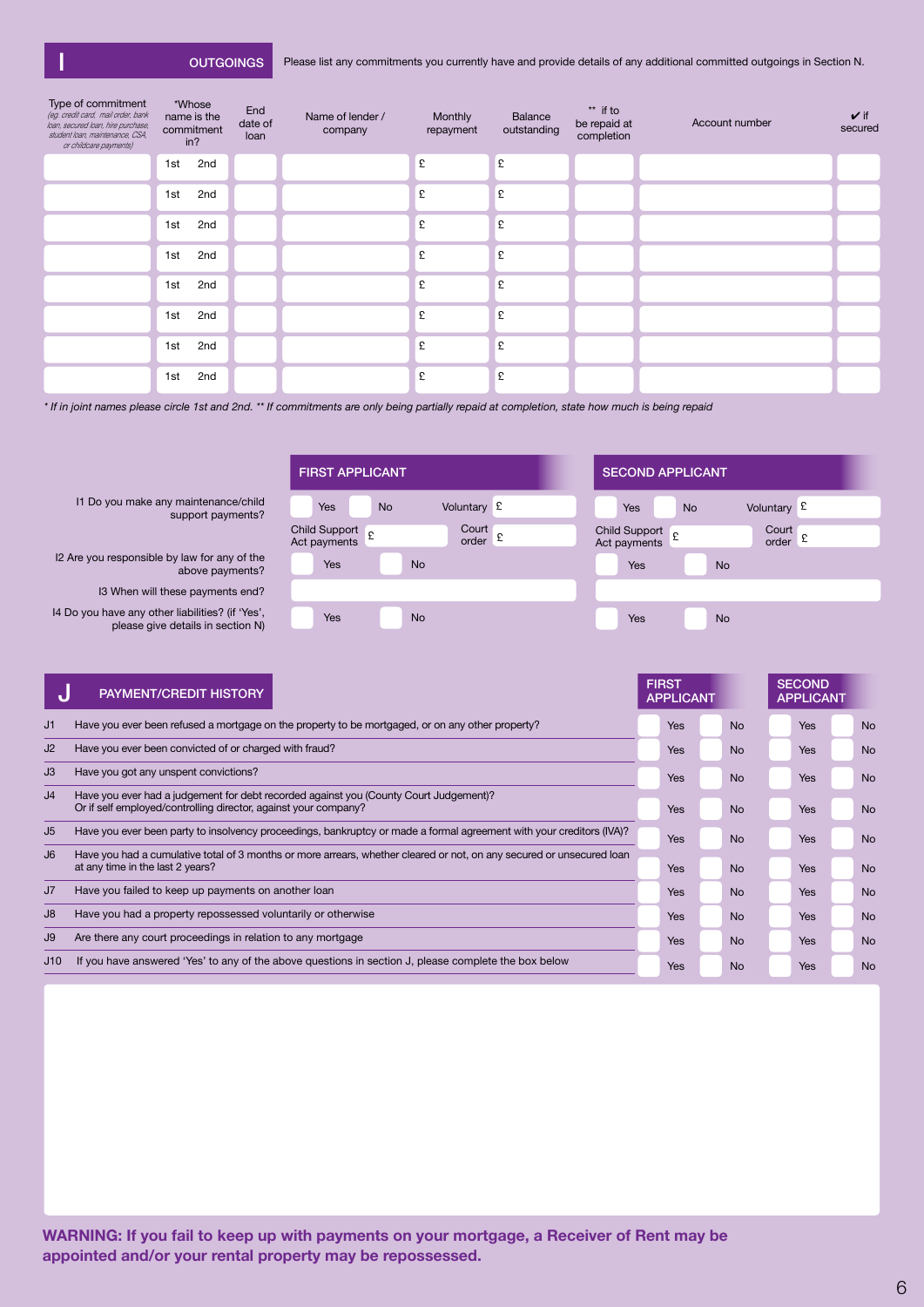#### K **PROPERTY DETAILS**

K1 Address of property to be mortgaged (full postcode required)

K2 Type of property (please tick one box only) (4)

K3 If flat / maisonette

K4 Was the property built or owned by the local authority or a housing association or Ministry of Defence? (v)

K5 Age of property

K6 Property tenure  $(V)$ 

K7 If leasehold, please give:

K8 Construction of the property  $(V)$ 

K9 If none of the above, what materials have been used?

K10 Is the property in a sound state of repair  $(v)$ *(If No, please give details)*

K11 Name and telephone number of contact with whom the valuer should arrange a visit

#### INTEREST ONLY MORTGAGE REPAYMENT PLAN

L1 How will you repay your mortgage debt at the end of the mortgage term?

|                                       |           |                                                                 |                                  |                        | Postcode      |   |                                         |                       |  |
|---------------------------------------|-----------|-----------------------------------------------------------------|----------------------------------|------------------------|---------------|---|-----------------------------------------|-----------------------|--|
| Detached                              |           | House                                                           |                                  | Bungalow               |               |   |                                         |                       |  |
| Semi Detached                         |           | House                                                           |                                  | <b>Bungalow</b>        |               |   |                                         |                       |  |
| Terraced                              |           | Mid                                                             | End                              |                        |               |   |                                         |                       |  |
| Flat                                  |           | Studio                                                          |                                  | Maisonette             |               |   |                                         |                       |  |
| Floor no. of flat                     |           |                                                                 | Is it serviced by a lift?        |                        | Yes           |   | <b>No</b>                               | <b>Balcony access</b> |  |
| No. of floors                         |           | No. of units                                                    |                                  |                        | Purpose built |   |                                         | Converted             |  |
| Yes                                   | <b>No</b> |                                                                 | If yes what % is owner/occupied? |                        |               | % |                                         |                       |  |
| Years                                 |           | If property is less than 10 years old what warranty is in place |                                  |                        |               |   |                                         |                       |  |
| Freehold                              |           | Leasehold                                                       | Commonhold                       |                        |               |   |                                         |                       |  |
| No. of years<br>remaining<br>on lease | yrs       | Annual<br>maintenance<br>charge                                 | £                                | Lease<br>start<br>date |               |   | Annual ground<br>rent or rent<br>charge | £                     |  |
| <b>Brick walls</b>                    |           | Stone walls                                                     | Tiled roof                       |                        | Slate roof    |   | Flat roof                               | Pitched roof          |  |
|                                       |           |                                                                 |                                  |                        |               |   |                                         |                       |  |
| Yes                                   | <b>No</b> |                                                                 |                                  |                        |               |   |                                         |                       |  |
|                                       |           |                                                                 |                                  |                        |               |   |                                         |                       |  |
|                                       |           |                                                                 |                                  |                        |               |   |                                         |                       |  |
|                                       |           |                                                                 |                                  |                        | Telephone     |   |                                         |                       |  |

**External Appraisal** If the Society seeks an external appraisal, this will involve the valuer assessing the property from the roadside. Not all properties are suitable for this type of assessment and if this is the case you will be advised and the Society will need payment of a basic valuation fee before the application can proceed further. The external appraisal is for lending purposes only so no report will be issued to you and you should place no reliance on the valuation figure or that the property is free from any defects.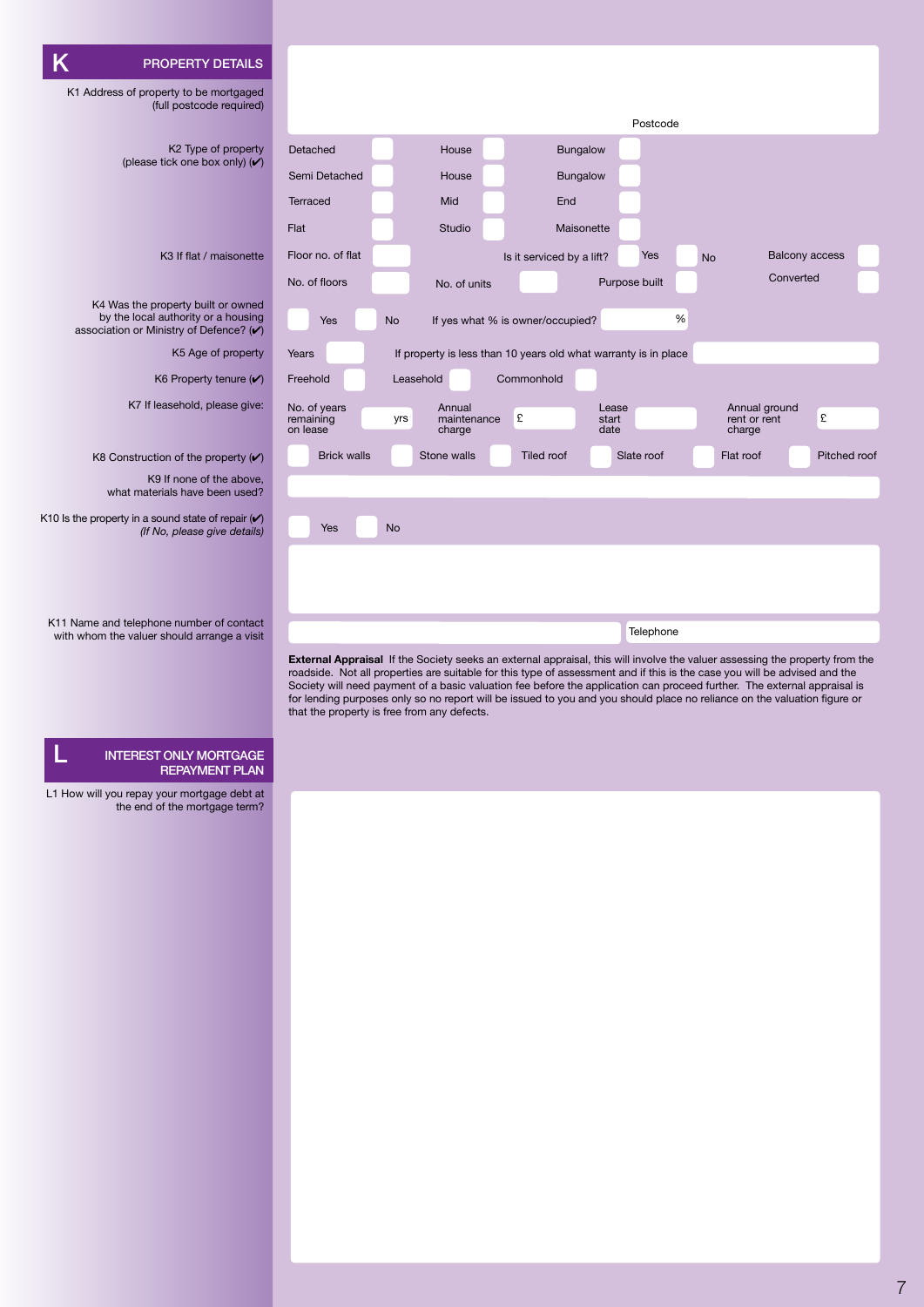M LENDING INTO RETIREMENT **If the mortgage term extends beyond retirement age, details must be provided below of how you propose to maintain mortgage payments or any other intended arrangement in retirement.** 

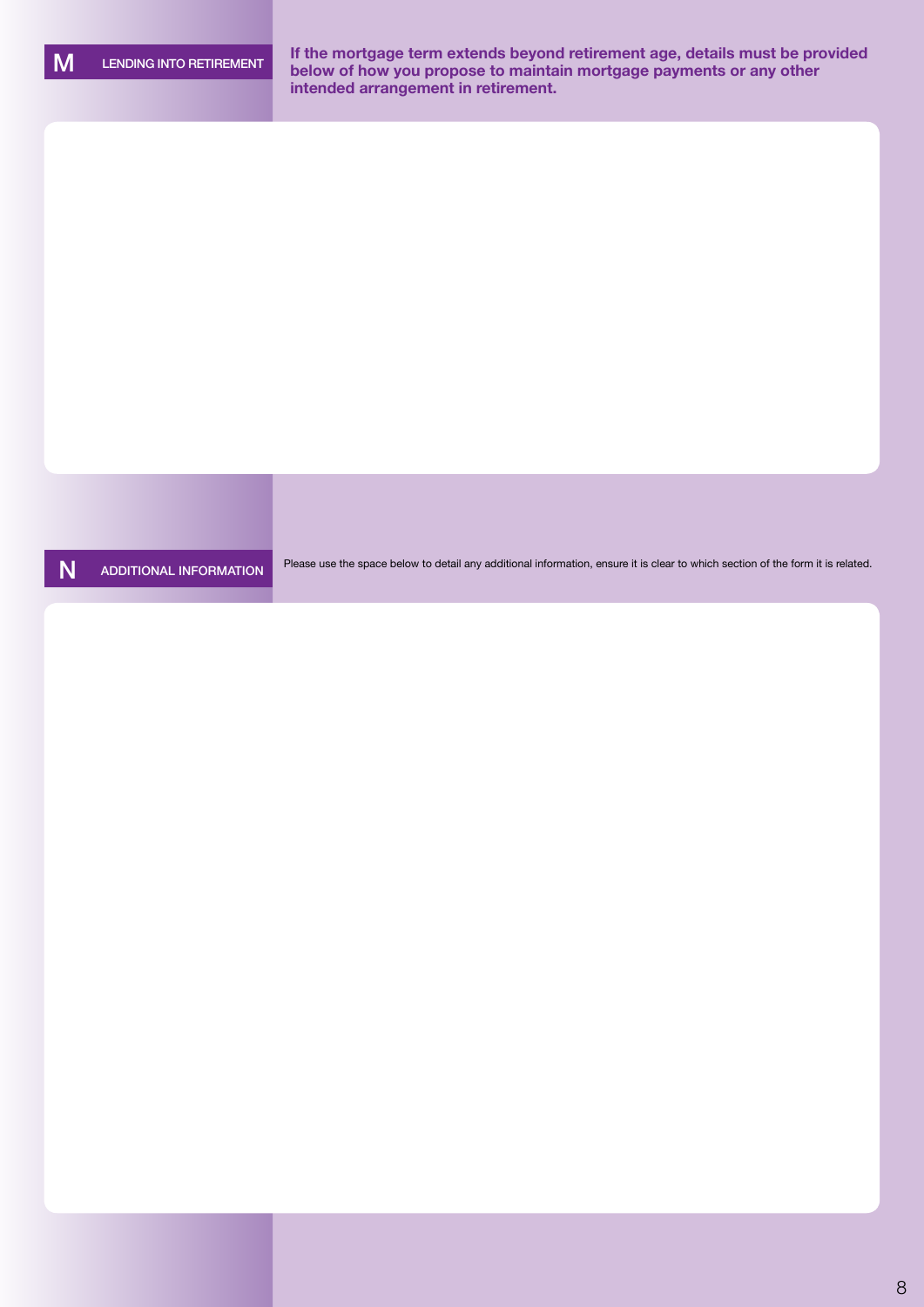| <b>NAME/S</b> |                                        |              | <b>MONTHLY</b><br><b>OUTGOINGS</b> | <b>MONTHLY</b><br><b>INCOME</b> |
|---------------|----------------------------------------|--------------|------------------------------------|---------------------------------|
| <b>INCOME</b> | Salary                                 |              |                                    |                                 |
|               | <b>Benefits</b>                        |              |                                    |                                 |
|               | Pension                                |              |                                    |                                 |
|               | Other                                  |              |                                    |                                 |
|               |                                        | <b>TOTAL</b> |                                    | £                               |
|               |                                        |              |                                    |                                 |
|               | <b>OUTGOINGS Mortgage</b>              |              |                                    |                                 |
|               | Other loans                            |              |                                    |                                 |
|               | <b>Credit Cards</b>                    |              |                                    |                                 |
|               | <b>School Fees</b>                     |              |                                    |                                 |
|               | Life assurance Premiums                |              |                                    |                                 |
|               | <b>Pension Contributions</b>           |              |                                    |                                 |
|               | Maintenance/Child Support              |              |                                    |                                 |
|               | Pet Care                               |              |                                    |                                 |
|               | Food and Household Expenses            |              |                                    |                                 |
|               | <b>Landline Phone</b>                  |              |                                    |                                 |
|               | <b>Council Tax</b>                     |              |                                    |                                 |
|               | Gas/Other Heating                      |              |                                    |                                 |
|               | <b>Electricity/Other Heating</b>       |              |                                    |                                 |
|               | <b>Water Rates</b>                     |              |                                    |                                 |
|               | <b>Buildings Insurance</b>             |              |                                    |                                 |
|               | <b>Contents Insurance</b>              |              |                                    |                                 |
|               | Rent inc Shared Ownership              |              |                                    |                                 |
|               | <b>Ground Rent and Service Charge</b>  |              |                                    |                                 |
|               | Clothing                               |              |                                    |                                 |
|               | Childcare                              |              |                                    |                                 |
|               | <b>Mobile Phone</b>                    |              |                                    |                                 |
|               | TV Licence Fee/Satellite/Digital Costs |              |                                    |                                 |
|               | Internet                               |              |                                    |                                 |
|               | Road Tax                               |              |                                    |                                 |
|               | Petrol                                 |              |                                    |                                 |
|               | <b>MOT Service and Repairs</b>         |              |                                    |                                 |
|               | Car Insurance                          |              |                                    |                                 |
|               | Medical Expenses (dentist, etc)        |              |                                    |                                 |
|               | Holidays                               |              |                                    |                                 |
|               | Hobbies                                |              |                                    |                                 |
|               | <b>Books and Papers</b>                |              |                                    |                                 |
|               | Alcohol                                |              |                                    |                                 |
|               | <b>Birthdays/Other Gifts</b>           |              |                                    |                                 |
|               |                                        |              |                                    |                                 |
|               |                                        | <b>TOTAL</b> | £                                  |                                 |
|               |                                        |              |                                    |                                 |

| <b>IOIAL</b>                                    |  |
|-------------------------------------------------|--|
| <b>TOTAL INCOME</b>                             |  |
| <b>LESS TOTAL EXPENSES</b>                      |  |
| <b>EXCESS INCOME</b><br><b>OVER EXPENDITURE</b> |  |

Always allow yourself an emergency fund for unexpected expenses such as property repairs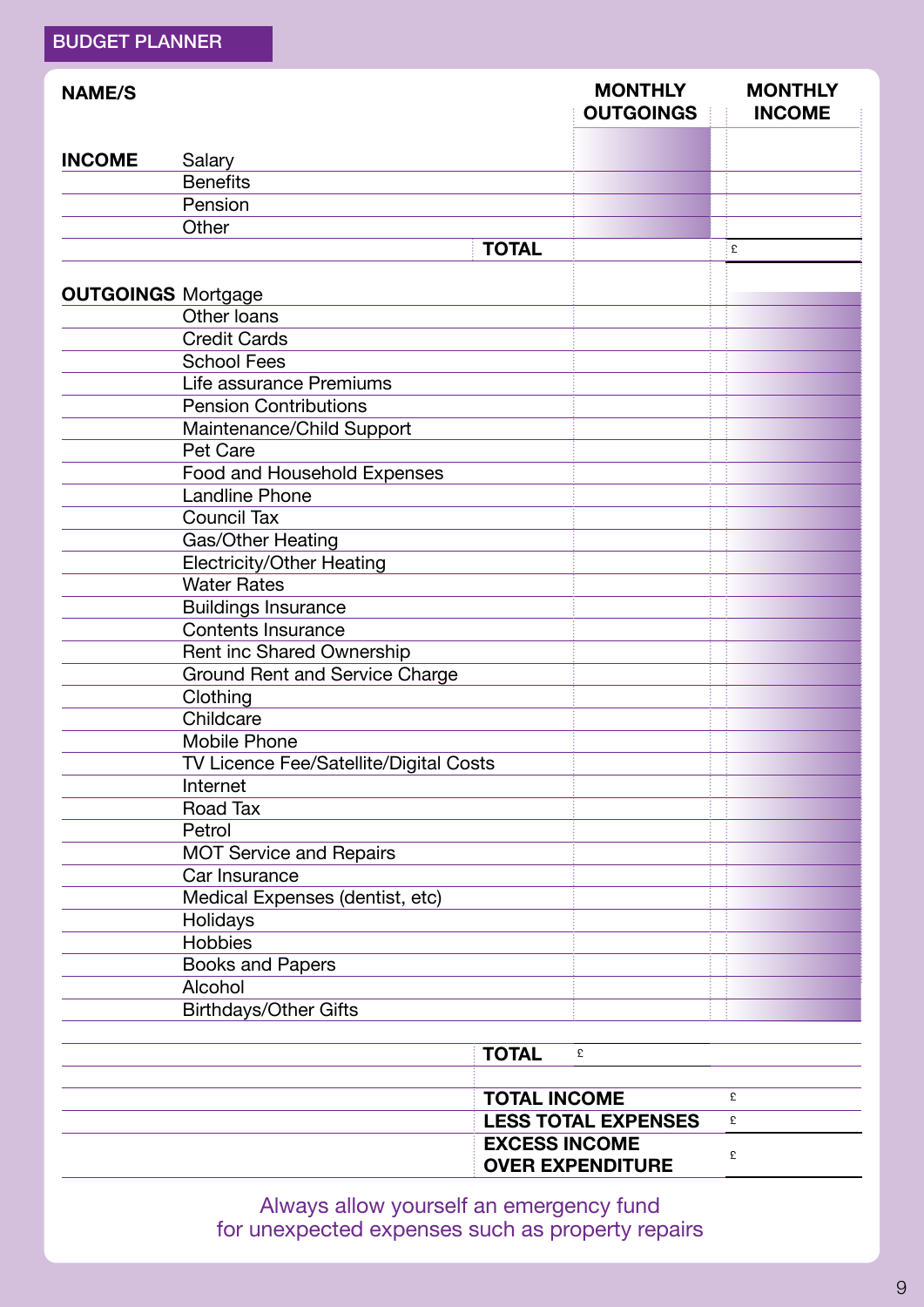I am/We are applying for a mortgage on the property described in this mortgage application and I/we declare and fully understand that:

- 1. All applicants are 21 years of age or over.
- 2. To the best of my/our knowledge and belief the answers given are true and all material information as required has been disclosed. Additional interest will be charged if it comes to the Society's attention that the property is used for commercial purposes.
- 3. This application can be cancelled by the Society at any time without giving any reason or revealing any information received if it appears to the Society that there is a change in my/our circumstances or the security to be provided.
- 4. The Valuer is independently instructed by the Society to assess the adequacy of the security for the purpose of the Building Society only. I/we accept that this does not impose any duty on the Valuer or the Society to indicate to me/us the value or the condition of the property. I/we confirm and understand that I am/we are advised to make our own arrangements to have the property surveyed. I/we further understand that the Society does not accept any liability for the accuracy or contents of the Valuer's Report.
- 5. Any application and valuation fees must be enclosed with this application and the application fee is not refundable.
- 6. Credit Reference and Other Mortgage Checks.

A condensed guide to the use of your personal information by ourselves and at Credit Reference and Fraud Prevention Agencies

- (a) When you apply to us to open an account, this organisation will check the following records about you and others (see ii below)
	- (i) Our own;
	- (ii) those at credit reference agencies (CRAs). When CRAs receive a search from us they will place a search footprint on your credit file that may be seen by other lenders. They supply to us both public (including the electoral register) and shared credit and fraud prevention information.
	- (iii) those at fraud prevention agencies (FPAs).

We will make checks such as; assessing this application for credit and verifying identities to prevent and detect crime and money laundering. We may also make periodic searches at CRAs and FPAs to manage your account with us.

- (b) If you are making a joint application or tell us that you have a spouse or financial associate, we will link your records together so you must be sure that you have their agreement to disclose information about them. CRAs also link your records together and these links will remain on your and their files until such time as you or your partner successfully files for a disassociation with the CRAs to break that link.
- (c) Information on applications will be sent to CRAs and will be recorded by them. Where you borrow from us, we will give details of your accounts and how you manage it/them to CRAs. If you borrow and do not repay in full and on time, CRAs will record the outstanding debt. This information may be supplied to other organisations by CRAs and FPAs to perform similar checks and to trace your whereabouts and recover debts that you owe. Records remain on file for 6 years after they are closed, whether settled by you or defaulted.
- (d) Full identities of the CRAs, and the ways in which they use and share personal information, as data controllers is explained in more detail in their separate leaflet "Credit Reference Agency Information Notice" (CRAIN) which is available upon request or can also be found on their websites

www.equifax.co.uk/crain & www.experian.co.uk/crain

- (e) If you give us false or inaccurate information and we suspect or identify fraud we will record this and may also pass this Information to FPAs and other organisations involved in crime and fraud prevention.
- (f) If you have borrowed from us and do not make payments that you owe us, we will trace your whereabouts and recover debts.
- (g) We and other organisations may access and use from other countries the information recorded by fraud prevention agencies.
- (h) Your data may also be used for other purposes for which you give your specific permission or, in very limited circumstances, when required by law or where permitted under the terms of the General Data Protection Regulation this may include any third parties the Society may use in any arrears process.
- (i). The information held and processed by us may be shared with the introducing broker/ intermediary at any time during the life of the mortgage. We will ensure that anyone with whom we share your data will deal with it in an appropriate way.
- 7. General Data Protection Regulation (GDPR)
	- (a) Any information provided by you may be held and processed by Buckinghamshire Building Society and may be shared with third parties to protect both ourselves and our customers against fraud, to satisfy Codes of Practice and compliance related issues that may arise from time to time.

 In signing the declaration you give your permission for Buckinghamshire Building Society to share your application data with our panel management company, Legal Marketing Services (LMS) and give permission for them to hold data pertaining to the status of your mortgage application and may disclose this information to your broker or third party intermediary.

 Under GDPR you are entitled to know what information is held about you and to ask for any inaccurate details to be amended. You also have the right of access to your personal records and may be entitled to ask for your data to be deleted or restrict processing of your data. If you require further information about your Data rights please ask for a copy of our leaflet entitled "Your Data Protection Rights" or contact the Data Protection Officer (DPO) at Buckinghamshire Building Society, High Street, Chalfont St. Giles, Bucks. HPB 4QB or dpo@bucksbs.co.uk

- (b) The Society will make such enquiries and take up such references as it considers necessary in relation to your mortgage application. This information may be obtained from the Land Registry, previous and existing employers. Information may also be obtained from HMRC, the Department for Work and Pensions (DWP) and may be disclosed during the life of the account.
- (c) The Society may use and disclose details of this application and any resulting offer of advance to you and/or our solicitor(s) and intended adult occupiers of the property, to any intended guarantor, their legal advisers, and to provide any additional mortgagees with information during the life of this mortgage subject to payment of the appropriate charge. Further, to use and disclose information to the Financial Conduct Authority, Financial Ombudsman Service for the purpose of compliance with regulation and codes of practice. Additional information will be disclosed to our processing agents with whom we hold agreements to process your data. Legal Advisers may disclose confidential or privileged information to the Society that may determine whether the Society lends to you.
- (d) The Society may share Information on the application form with any insurance partner the Society has for the purpose of administering your mortgage application and account.
- (e) The Society is committed to protecting your privacy and keeping your personal information secure. When you register an enquiry, or complete an application form you are authorising the Society to collect your personal information to process and operate your account(s). The Society does not share your data with any other organisation for marketing or promotional purposes.

 Our privacy notice is available on our website www.bucksbs.co.uk or from our Head Office.

In order to provide you with the service you require the Society will use your contact details to provide you with information about your account and the Society. We will not share your data with any other organisation for marketing or promotional purposes.

Please indicate your preferred method of contact

- By email
- By telephone/SMS
- By post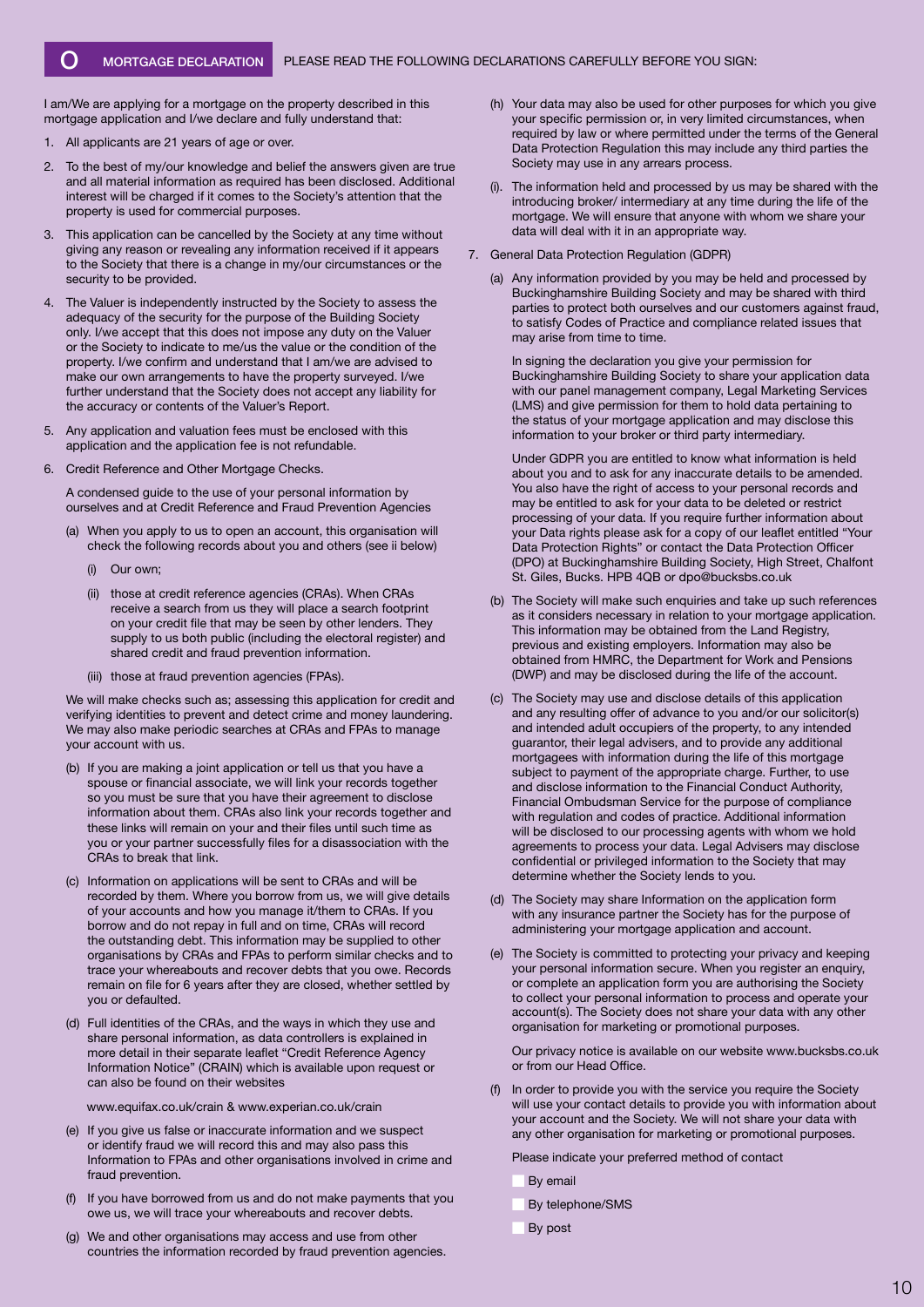- (g) The Society would like to provide you with information on our products and services relating to mortgages and savings that may be of interest to you. If you would like us to send you marketing communications, please tick at least one box below (you can tick all three)
	- By email
	- By telephone/SMS
	- By post
- (h) Information may be disclosed to, the Society's Internal or External Auditors and any other firms used by the Society in future in a similar capacity.
- (i) By supplying any third party information on this application you confirm that these parties are aware that their personal data is being held by the Society.
- (j) In accordance with the General Data Protection Regulation, you are advised that information provided by you may be held by the Society in its computer and paper records and retained for a period of twelve years after your mortgage is redeemed.
- 9. In the event of repossession of your property we may insure the property with an insurer of our choice. We will charge any premiums we incur in doing so to your mortgage account where they will become part of the Principle sum and attract interest.

The Society accepts no responsibility for any loss suffered by me/us in connection with the insurance of the property, however caused.

#### MORTGAGE DECLARATION

I/we refer to the mortgage application and do hereby acknowledge and declare that:

I/We confirm that the income amounts disclosed within this application are true and accurate and are sufficient to pay the monthly mortgage payments and future estimated payments stated within the Key Facts Illustration. I/We understand that a false declaration of income will have a serious effect on our ability to regularly meet mortgage payments.

I/We confirm that I/we have discussed, with my/our mortgage advisor, the impact of increases in interest rates and their significance on my/our mortgage payments.

I/We are aware that taking on new/additional financial commitments of any kind, during the period of the mortgage where I/we have not received any corresponding increase in income, could affect the ability to meet the mortgage payments as they fall due, and that my/our home will be at risk if I/we fail to maintain the mortgage payments.

In the event that the mortgage repayment date falls after my/ our normal retirement date(s), I/we confirm that I/we will have sufficient financial resources, either through pension or other income to meet the mortgage payments as they fall due.

I/We confirm that I/we understand the way an interest only mortgage works and that the balance of my/our mortgage will not reduce over the term of the mortgage and it will be my/our responsibility to repay the loan.

Make sure that you can afford your mortgage if your income falls.

#### **IF YOU FAIL TO KEEP UP WITH PAYMENTS ON YOUR MORTGAGE A 'RECEIVER OF RENT' MAY BE APPOINTED AND/OR YOUR RENTAL PROPERTY MAY BE REPOSSESSED**

|                   | <b>FIRST APPLICANT</b> | SECOND APPLICANT |
|-------------------|------------------------|------------------|
| X<br>Signature(s) |                        |                  |
|                   | Date                   | Date             |



www.bucksbs.co.uk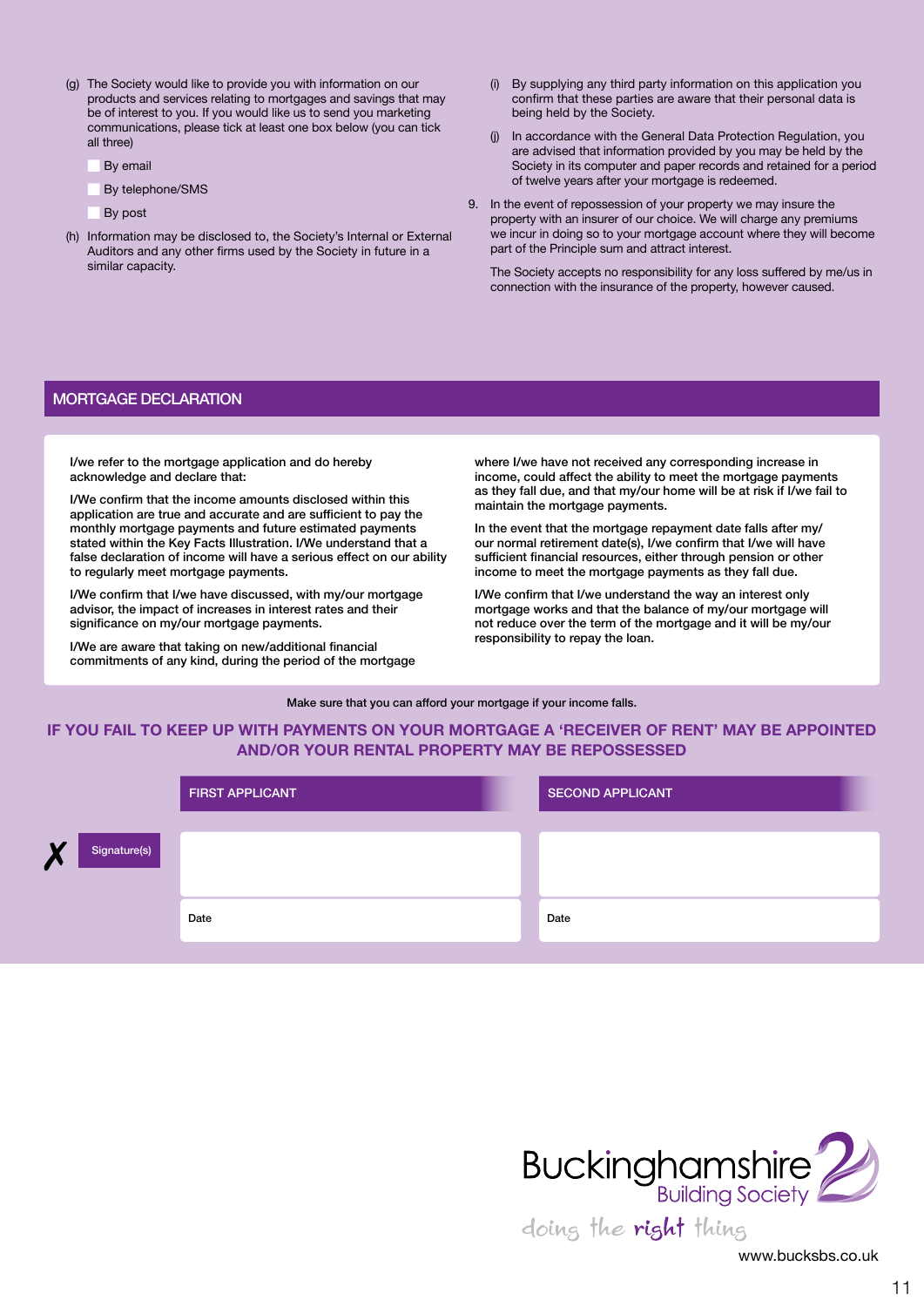| P<br>RELEASE OF ADDITIONAL BORROWING FUNDS                                                         |                                                              |                                                              |
|----------------------------------------------------------------------------------------------------|--------------------------------------------------------------|--------------------------------------------------------------|
| To enable us to pay funds directly into your bank<br>account, please complete and return this form | <b>FIRST APPLICANT</b>                                       | <b>SECOND APPLICANT</b>                                      |
| P1 Name of applicant(s)                                                                            |                                                              |                                                              |
|                                                                                                    | I authorise you to release our offer of additional funds to: | I authorise you to release our offer of additional funds to: |
| P2 Sort code and account number                                                                    |                                                              |                                                              |
| P3 Bank/Building Society name                                                                      |                                                              |                                                              |
| P4 Bank/Building Society address                                                                   |                                                              |                                                              |
|                                                                                                    | Postcode                                                     | Postcode                                                     |
| P5 Account in the name of                                                                          |                                                              |                                                              |
| Signature(s)                                                                                       |                                                              |                                                              |
|                                                                                                    | Date                                                         | Date                                                         |
|                                                                                                    |                                                              |                                                              |

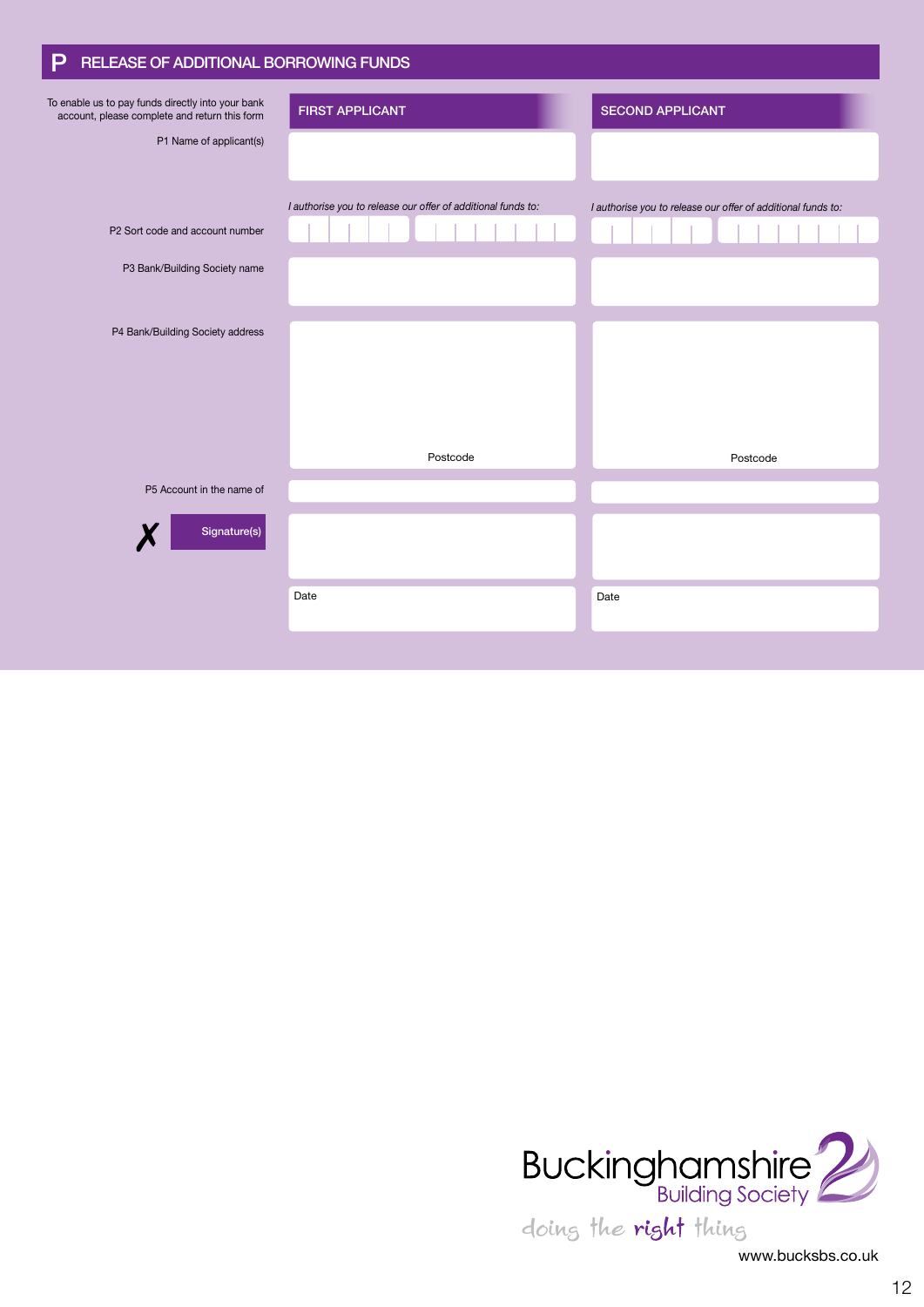



**Instruction to your Bank or Building** 

**Society to pay by Direct Debit**

www.bucksbs.co.uk

Please fill in the whole form using a ball pen and send it to:

Buckinghamshire Building Society High Street, Chalfont St Giles, Buckinghamshire HP8 4QB



Name(s) of Account Holders Reference

Bank/Building Society account number



Name and full postal address of your Bank or Building Society

| To the Manager | <b>Bank/Building Society</b> |              |
|----------------|------------------------------|--------------|
| Address        |                              | Signature(s) |
|                |                              | Print name   |
|                | Postcode                     | Date         |
|                |                              |              |



#### **Instruction to your Bank or Building Society**

Please pay Buckinghamshire Building Society Direct Debits from the account detailed in the instruction subject to the safeguards assured by the Direct Debit Guarantee.

I understand that this instruction may remain with the Buckinghamshire Building Society and, if so, details will be passed electronically to my Bank/Building Society

Please tick preferred payment date

| 6th of month |  |
|--------------|--|
|--------------|--|

26th of month

Last working day of month

| Signature(s) |  |
|--------------|--|
|              |  |

Print name(s)

Banks and Building Societies may not accept Direct Debit Instructions for some types of account



This guarantee should be detached and retained by the payee

#### The Direct Debit Guarantee

- This Guarantee is offered by all banks and building societies that accept instructions to pay Direct Debits.
- If there are any changes to the amount, date or frequency of your Direct Debit, Buckinghamshire Building Society will notify you ten working days in advance of your account being debited or as otherwise agreed. If you request Buckinghamshire Building Society to collect a payment, confirmation of the amount and date will be given to you at the time of the request.
- If an error is made in the payment of your Direct Debit by Buckinghamshire Building Society or your bank or building society you are entitled to a full and immediate refund of the amount paid from you bank or building society – if you receive a refund you are not entitled to, you must pay it back when Buckinghamshire Building Society asks you to.
- You can cancel a Direct Debit at any time by simply contacting your bank or building society. Written confirmation may be required. Please also notify us.